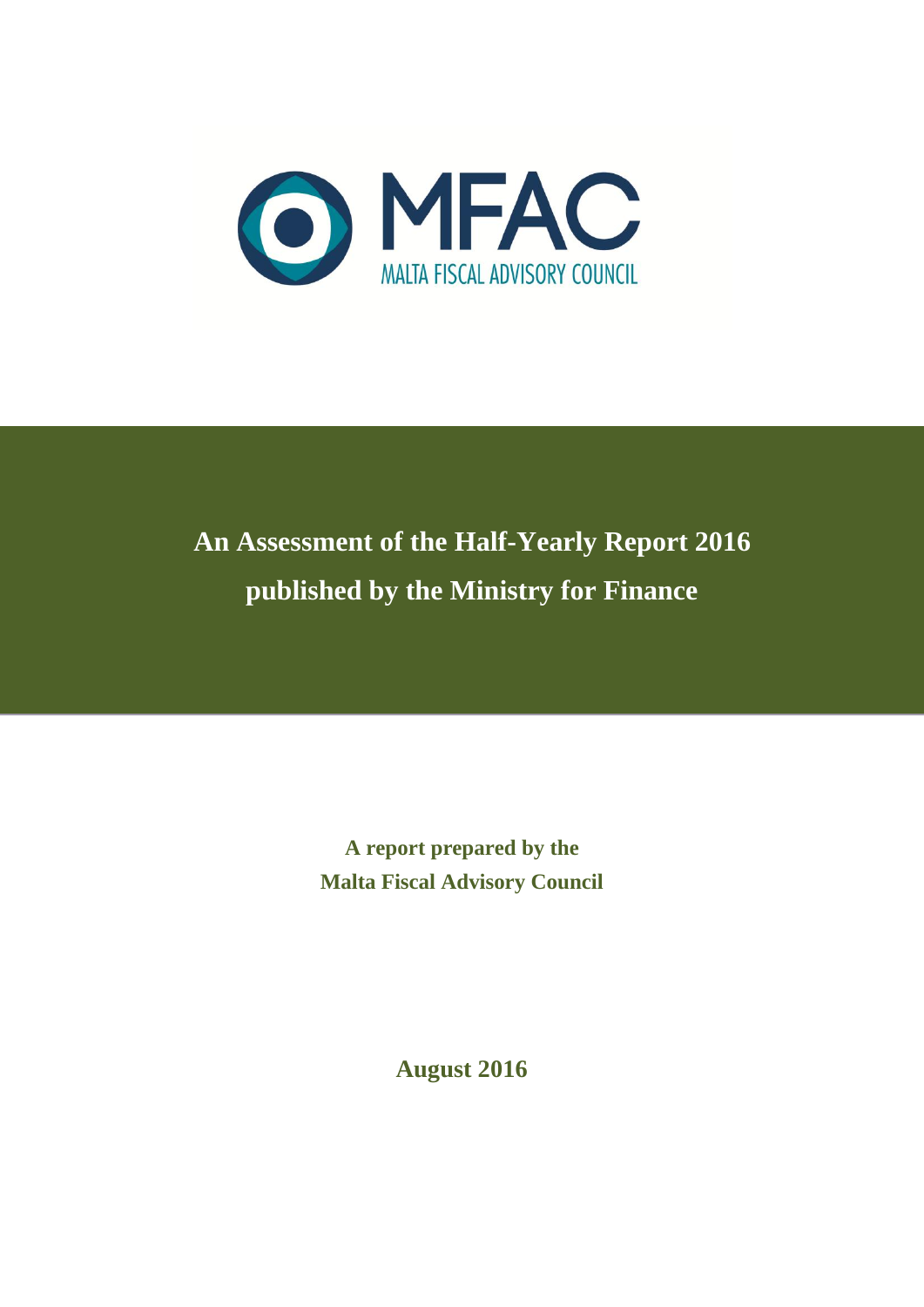

Pope Pius V Street Valletta VLT 1041, Malta<br>T: +356 2247 9200 Fax: +356 2122 1620 info.mfac@gov.mt www.mfac.gov.mt

31 August 2016

The Hon Prof Edward Scicluna B.A. (Hons) Econ, M.A. (Toronto), Ph.D (Toronto), D.S.S (Oxon) MP Minister for Finance Maison Demandols South Street Valletta VLT 2000

Dear Minister

### **LETTER OF TRANSMITTAL**

In terms of Article 13 of the Fiscal Responsibility Act, 2014 (Cap 534), I have the honour to present the overall assessment by the Malta Fiscal Advisory Council (MFAC) of the Ministry for Finance's 2016 Half-Yearly Report which was tabled in Parliament on 25 July 2016.

The Council notes that the official macroeconomic forecasts which had been presented in the last Budget and which were subsequently revised in the Update of Stability Programme of April, have been retained unchanged in the Half-Yearly Report. The Council welcomes the explanations provided in the Half-Yearly Report to justify the unchanged macroeconomic forecasts for 2016. On the basis of the available information by the cut-off date, namely the 2016 first quarter GDP statistics, and monthly inflation and labour market statistics, the Council considers these macroeconomic forecasts to be still plausible.

Turning to the fiscal projections, the Council notes that the original estimates presented in the Budget were revised in the Update of Stability Programme, to ensure consistency with the updated more positive macroeconomic outlook. This contributed to upward revisions to the expected revenues in 2016. Some upward corrections to the overall expenditure plans were also made, but these were partially dampened through new expenditure restraint measures. The Half-Yearly Report further fine-tuned the deficit and debt targets for 2016, through other upward corrections to the expected revenues and expenditures, on the basis of the latest developments in the Consolidated Fund.

The Council welcomes the fact that when compared to the Budget, the Half-Yearly Report confirms a more ambitious fiscal deficit target for 2016, with the latest projected deficit set at  $\epsilon$ 70 million equivalent to 0.74% of GDP, against the original target of  $\epsilon$ 102 million or 1.1% of GDP. The Council positively notes the Government's commitment that most of the additional revenue will be utilised for fiscal consolidation, whereby possible revenue windfalls over the Budget figures would be channelled into a faster decline in the deficit rather than to finance permanent expenditure initiatives. This is important so as to put the fiscal position on a sounder footing and to ensure that the fiscal rules, prescribed in the Stability and Growth Pact, are also fully respected.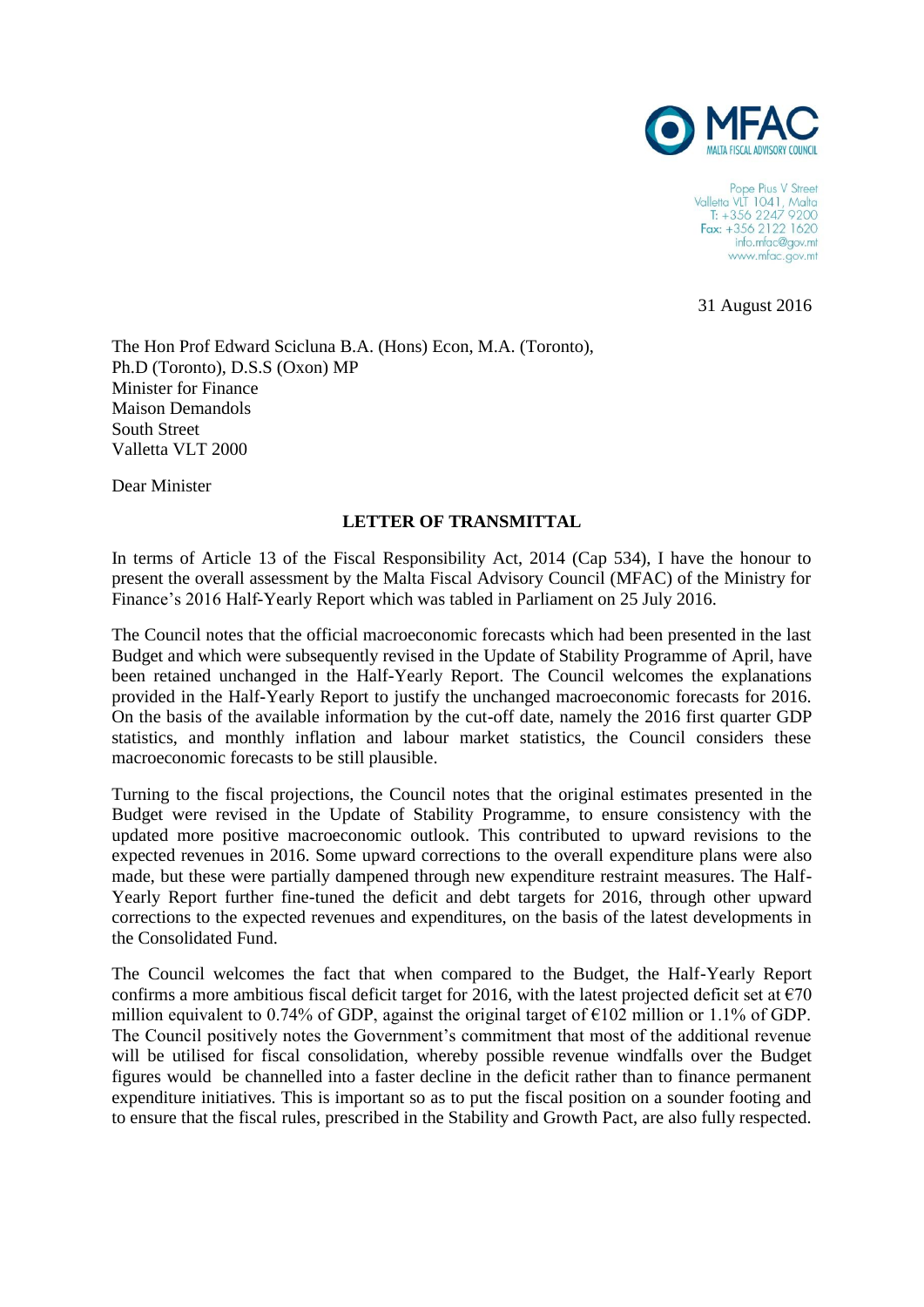

The Council considers that the fiscal developments in the first six months of the year are generally conducive to the attainment of the 2016 fiscal targets. Overall, the Council's revenue plausibility assessment builds on the fact that the Council had already judged the revenue forecasts contained in the Update of Stability Programme to be within its endorsable range. Moreover, the revenue revisions indicated in the Half-Yearly Report are minimal and the macroeconomic projections underpinning such fiscal forecasts are still deemed to be plausible. With regard to the updated expenditure targets, the Council considers these to be attainable. At the same time, the Council notes that the actual spending as per cent of the approved Budget estimates for the year varies significantly across expenditure vote categories. The Council is aware of possible timing issues, as well as the practice whereby budget expenditure allocations can be re-allocated across ministries intra-year, in order to ensure that the overall targets are respected. It is important that such a practice would be accompanied by further savings which could be achieved on the basis of the findings emerging from the series of Comprehensive Spending Reviews.

The Council notes positively the progress made by the Ministry to explain better the drivers of variations in macroeconomic and fiscal forecasts across forecast vintages. The Council also welcomes the progress achieved in the collection of revenue arrears. Indeed, it is important that outstanding arrears, both for revenues and expenditures are kept under constant check.

The MFAC takes note that the Government's intention is to aim for an improvement in the structural balance of 0.8 percentage point of potential output, slightly more than the 0.6 percentage point which had been initially indicated in the Budget. The MFAC supports such a target which should enable the Government to correct for the 2015 shortfall in respect of the structural balance criterion. At the same time, it is also very important that expenditure growth is closely monitored not only to ensure that the targeted improvement in the structural balance is achieved but also to ensure that the expenditure benchmark is respected in 2016.

In this context, the Council would like to invite the Ministry to include in the Half-Yearly Report an explicit assessment of the plausibility of the forecast potential GDP growth and of the expected output gap conditions. This would help to reduce the possibility of a repetition of what had happened in 2015 when no improvement in the structural balance was achieved mostly as a result of significant deviations between the expected and the actual output gap conditions.

In terms of content to be included in the Half-Yearly Report, the Council considers that the Report broadly meets the requirements prescribed in Article 39 of the Fiscal Responsibility Act. However, Article 39 also requires more detailed information about the absorption of European Union funds and the results achieved. Such funds play an important role within the Budget, and the Council would therefore like to invite the Ministry to document progress in this regard more thoroughly in the Report.

Finally, the Council would like to express satisfaction at the ongoing constructive dialogue with the parties involved within the Ministry for Finance.

Yours sincerely

Leur Jelike

**Rene Saliba Chairman**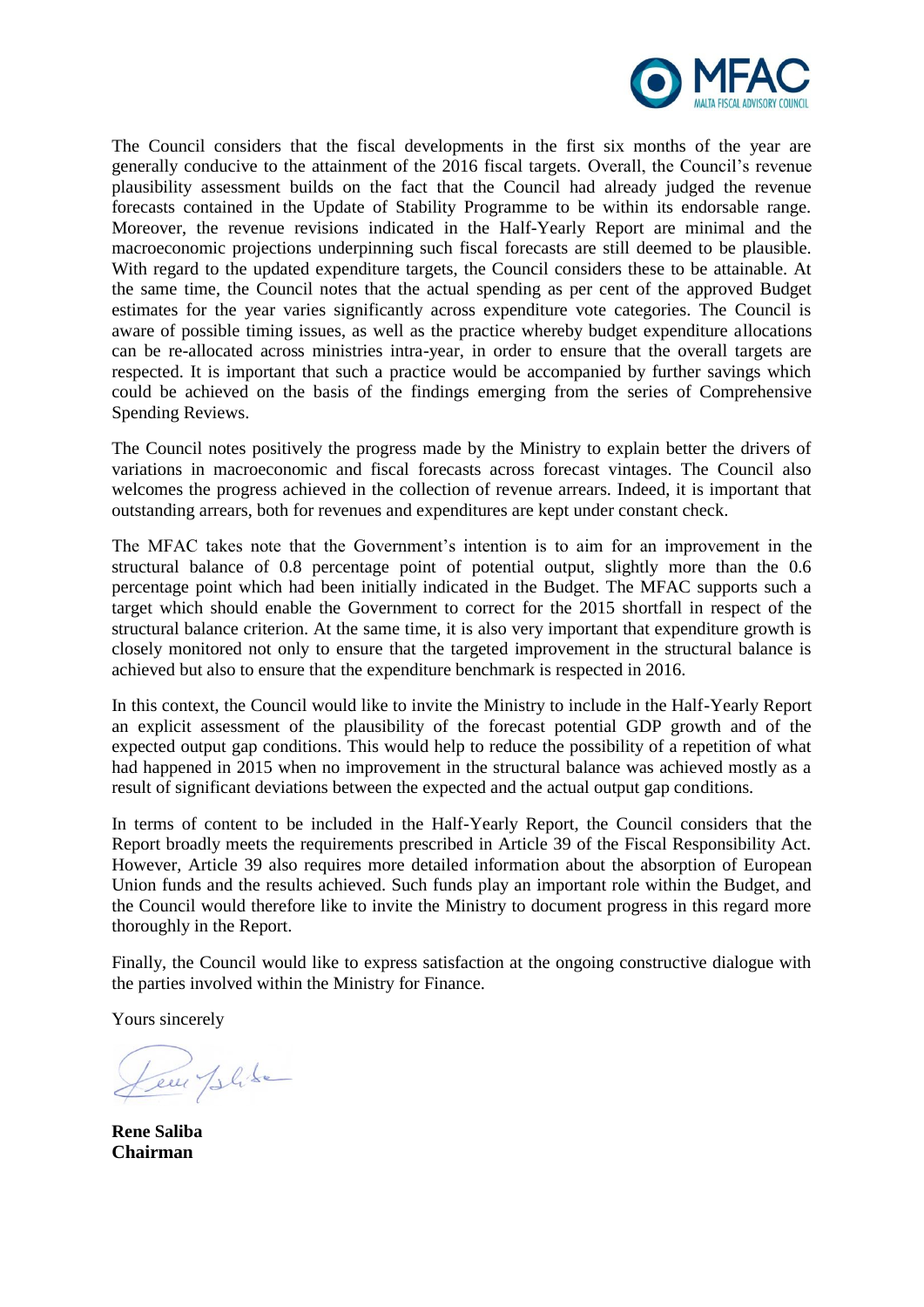# **Table of Contents**

| Executive summary                                                                   | 3      |
|-------------------------------------------------------------------------------------|--------|
| 1. Introduction                                                                     | 5      |
| 2. Macroeconomic update and assessment                                              | 7      |
| 3. Assessment of the half-yearly developments in the general government balance and |        |
| public debt                                                                         | 11     |
| 4. Conclusion and final recommendations                                             | 20     |
| Appendix I                                                                          | 23     |
| <b>List of Tables</b>                                                               |        |
| Table 1: Availability of macroeconomic and fiscal data                              | $\tau$ |
| Table 2: Other macroeconomic forecasts and updates                                  | 9      |
| Table 3: Year-on-year GDP growth – Quarter 1 and Annual                             | 10     |
| Table 4: Revisions to the key fiscal aggregates for 2016 in ESA terms               | 12     |
| Table 5: Half-yearly overall fiscal performance on an ESA basis                     | 15     |
|                                                                                     |        |

Table 6: General government debt and debt servicing 19

# **List of Charts**

| Chart 1: 2016 GDP forecasts and turnout for 2016 Quarter 1               | 8  |
|--------------------------------------------------------------------------|----|
| Chart 2: Updates to the ESA revenue and expenditure projections for 2016 | 14 |
| Chart 3: Half-yearly revenue performance on an ESA basis                 | 15 |
| Chart 4: Year-on-year revenue growth                                     | 16 |
| Chart 5: Half-yearly expenditure performance on an ESA basis             | 17 |
| Chart 6: Year-on-year expenditure growth                                 | 17 |
| Chart 7: Half-yearly seasonality of the fiscal balance                   | 18 |

# **List of Diagrams**

| Diagram 1: Fiscal documents and their timeline              |  |
|-------------------------------------------------------------|--|
| Diagram 2: The process for the updating of Budget forecasts |  |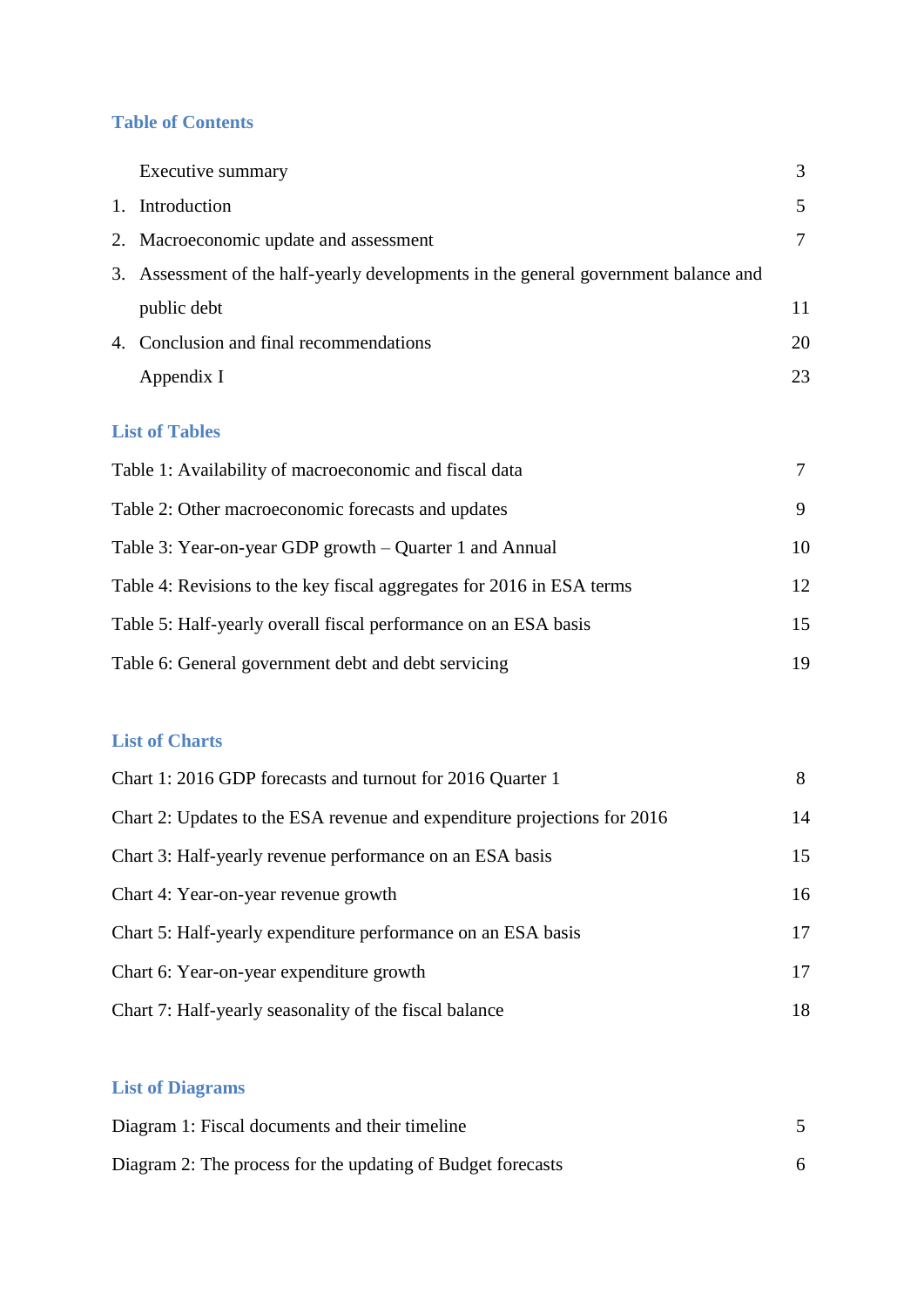# **Abbreviations**

| <b>CBM</b>  | <b>Central Bank of Malta</b>                      |
|-------------|---------------------------------------------------|
| <b>COM</b>  | European Commission                               |
| <b>DBP</b>  | Draft Budgetary Plan                              |
| <b>EBU</b>  | Extra-Budgetary Unit                              |
| <b>EFSF</b> | <b>European Financial Stability Facility</b>      |
| <b>ESA</b>  | European System of National and Regional Accounts |
| EU          | European Union                                    |
| <b>FRA</b>  | <b>Fiscal Responsibility Act</b>                  |
| <b>GDP</b>  | <b>Gross Domestic Product</b>                     |
| <b>HYR</b>  | <b>Half-Yearly Report</b>                         |
| <b>MFAC</b> | <b>Malta Fiscal Advisory Council</b>              |
| <b>MFIN</b> | Ministry for Finance                              |
| <b>MGS</b>  | <b>Malta Government Stock</b>                     |
| <b>MTFS</b> | Medium-Term Fiscal Strategy                       |
| <b>NDSF</b> | National Development and Social Fund              |
| <b>NSO</b>  | <b>National Statistics Office</b>                 |
| pp          | percentage point                                  |
| <b>SGP</b>  | <b>Stability and Growth Pact</b>                  |
| <b>USP</b>  | <b>Update of Stability Programme</b>              |
|             |                                                   |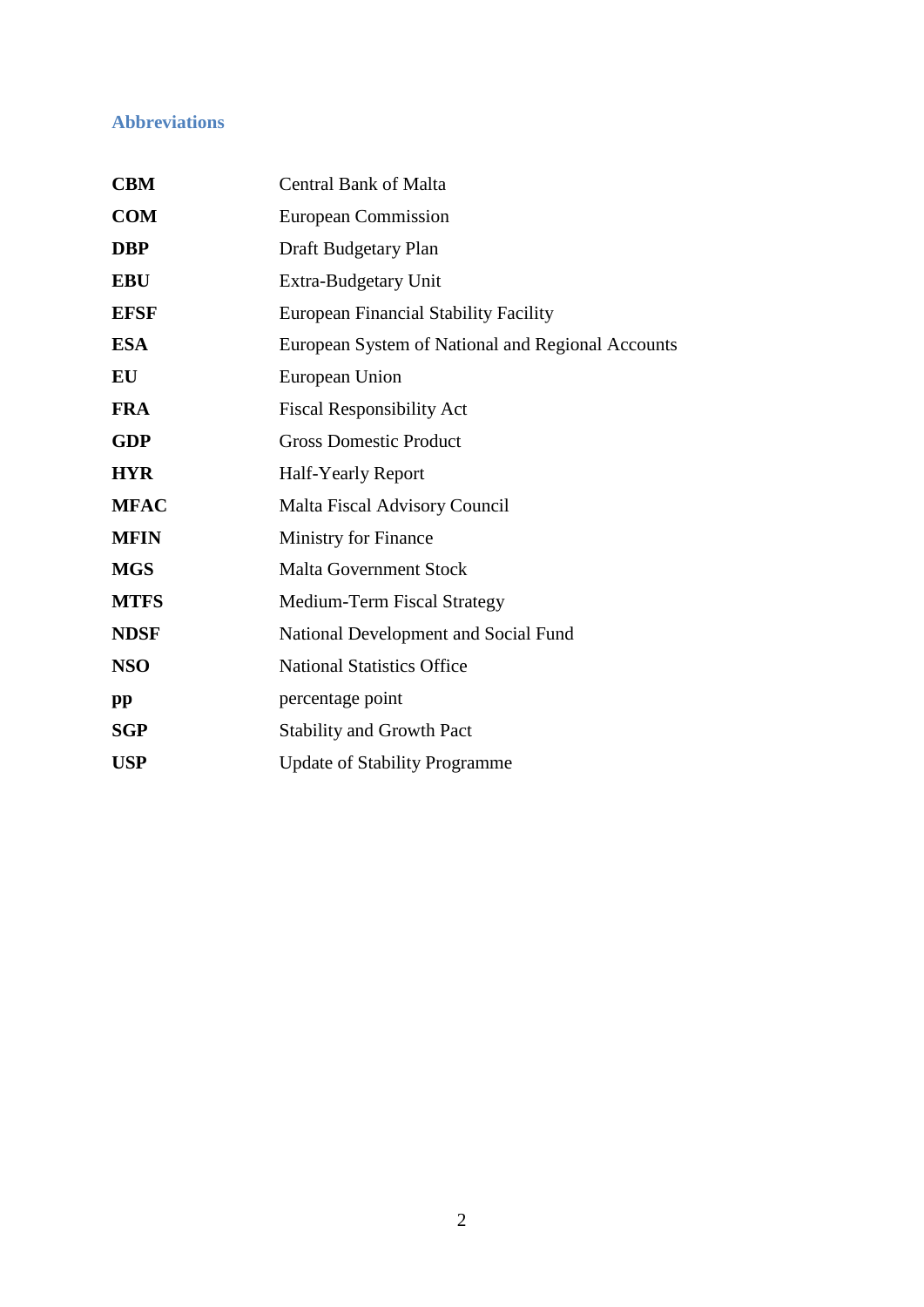### **Executive summary**

This Report provides an overall assessment by the Malta Fiscal Advisory Council on the Half-Yearly Report 2016 published by the Ministry for Finance on 25 July 2016, in line with the requirements prescribed in the Fiscal Responsibility Act. The Half-Yearly Report considers the macroeconomic and fiscal developments since the presentation of the last Budget in October 2015, and since the submission of the 2016 – 2019 Update of Stability Programme in April 2016.

In its Half-Yearly Report, the Ministry for Finance confirmed the nominal GDP forecast of 6.8% and real GDP forecast of 4.2%, for 2016 published in the Update of Stability Programme. Although more recent statistics have become available since the preparation of such forecasts, the Ministry for Finance considers that these do not point to any major reassessment of the expected macroeconomic conditions with an impact on fiscal targets for the year. On the basis of the available information, namely the 2016 first quarter GDP statistics, and monthly inflation and labour market statistics, the Council concurs with such a view, given that at the time of preparation of this Report, it is not aware of any significant factor which could adversely impact the plausibility of these macroeconomic forecasts.

With regard to the fiscal projections for 2016, revisions were mainly undertaken at the time the Update of Stability Programme was published in April, with minor updates included in the Half-Yearly Report published in July. Accordingly, the 2016 updated target for the fiscal deficit has been set at 0.74% of GDP (equivalent to  $\epsilon$ 70 million), whilst that for the public debt-to-GDP ratio has been set at 62.4%.

Both revenue and expenditure projections were scaled up significantly when compared to the 2016 Budget figures, in line with the Council's previous observations of the rather conservative revenue projections and the possibly ambitious expenditure restraint. The upward revenue revisions, equivalent to  $\epsilon$ 103.5 million in the Update of Stability Programme, generally followed the updated stronger macroeconomic forecasts and the better than expected tax revenue outcome in 2015 as documented in the Annual Report 2015. A further €5.0 million upward revision was carried out in the Half-Yearly Report. On the other hand, the higher expenditure projections, up by  $\epsilon$ 67.1 million in the Update of Stability Programme and a further  $E9.4$  million in the Half-Yearly Report, were based on upward revisions to the expenditure calculations which were however partially dampened by additional restraint measures announced in the Update of Stability Programme. The Council notes positively that the Half-Yearly Report states "most of the additional revenue will be utilised for fiscal consolidation", and thereby possible revenue windfalls over the Budget figures are not expected to be used to finance permanent expenditure initiatives.

The Council considers that the updated revenue and expenditure projections can be attained. Indeed, on the basis of the information contained in the Half-Yearly Report, good progress has been made in relation to the fiscal targets for the year. The mid-year estimates indicate that the total revenue and total expenditure for general government respectively amounted to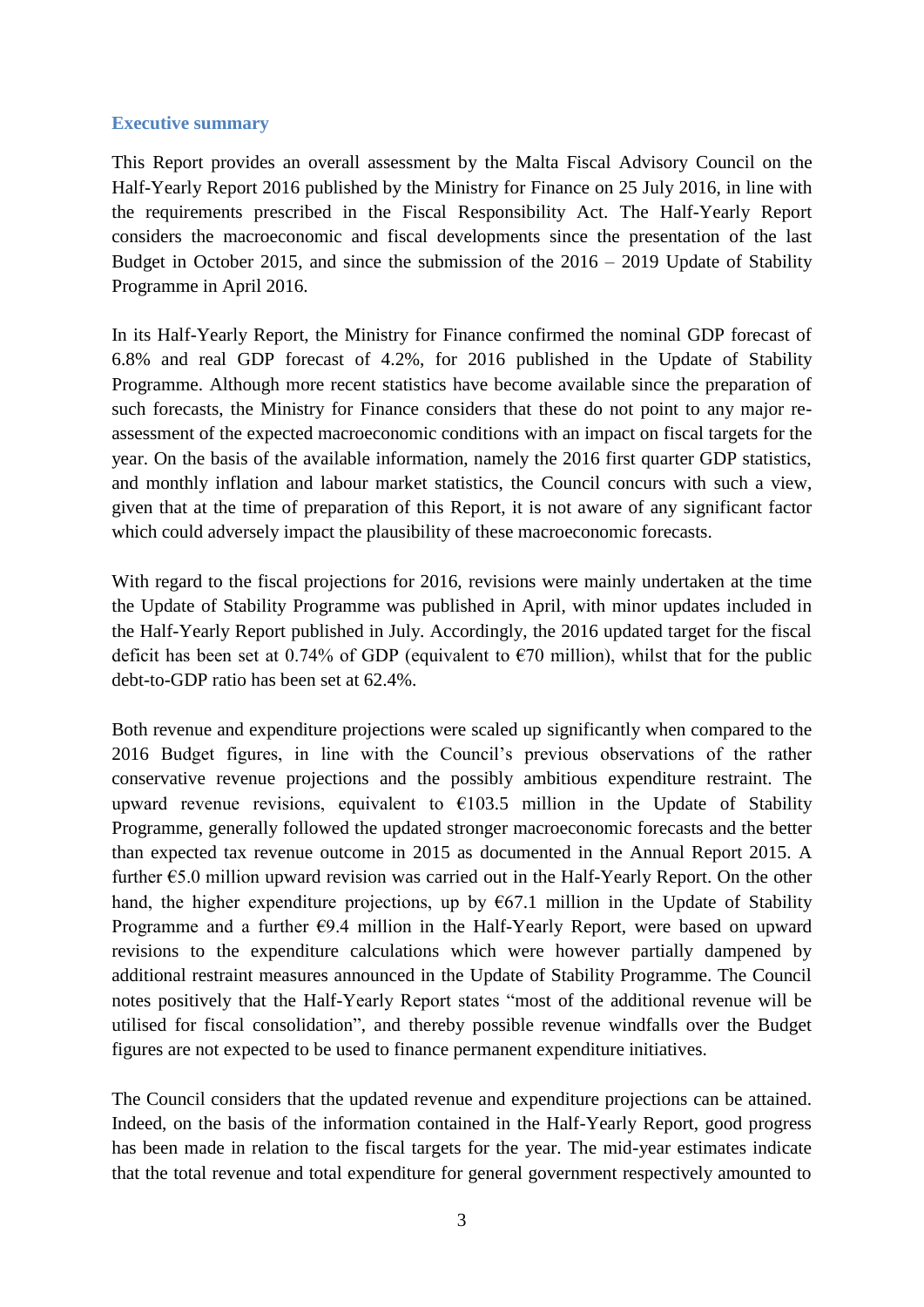47.2% and 47.3% of the targeted amounts for the whole year. As a result, during the first six months of 2016, the fiscal deficit (computed on the basis of the European statistical methodologies) was estimated at €39.2 million.

Overall, the Council's revenue plausibility assessment builds on a number of factors, including that it had already judged the revenue forecasts contained in the Update of Stability Programme to be within its endorsable range; the revenue revisions indicated in the Half-Yearly Report are minimal; and the macroeconomic projections underpinning such fiscal forecasts which were published in April 2016 are still deemed to be plausible. In the case of the updated expenditure targets, the Council notes that the actual spending as percentage of the approved estimates for the year, based on Consolidated Fund data, varies significantly across votes. However, the Council is aware that budget expenditure allocations can be reallocated across ministries intra-year, in order to ensure that the overall cap is respected. Savings can be achieved on the basis of the findings emerging from the various Comprehensive Spending Reviews which have been carried out to date.

The Council notes positively the added fiscal transparency contributed by the Half-Yearly Report, which also highlighted the Ministry's follow-up to some of the Council's earlier recommendations.

Finally, the Council's Report includes a series of recommendations to boost transparency further, noting in particular the importance and usefulness of carrying out an explicit plausibility assessment with respect to the forecasts for potential GDP growth and the output gap, as these two variables play a significant role in the compliance with respect to the rules of the Stability and Growth Pact and the Fiscal Responsibility Act.

The Council considers that the HYR broadly meets the requirements prescribed in Article 39 (8) of the Fiscal Responsibility Act. However, the Council also draws attention to the fact that to ensure full compliance with the Fiscal Responsibility Act, detailed information about the utilisation of European Union funds needs to be published in the Half-Yearly Report.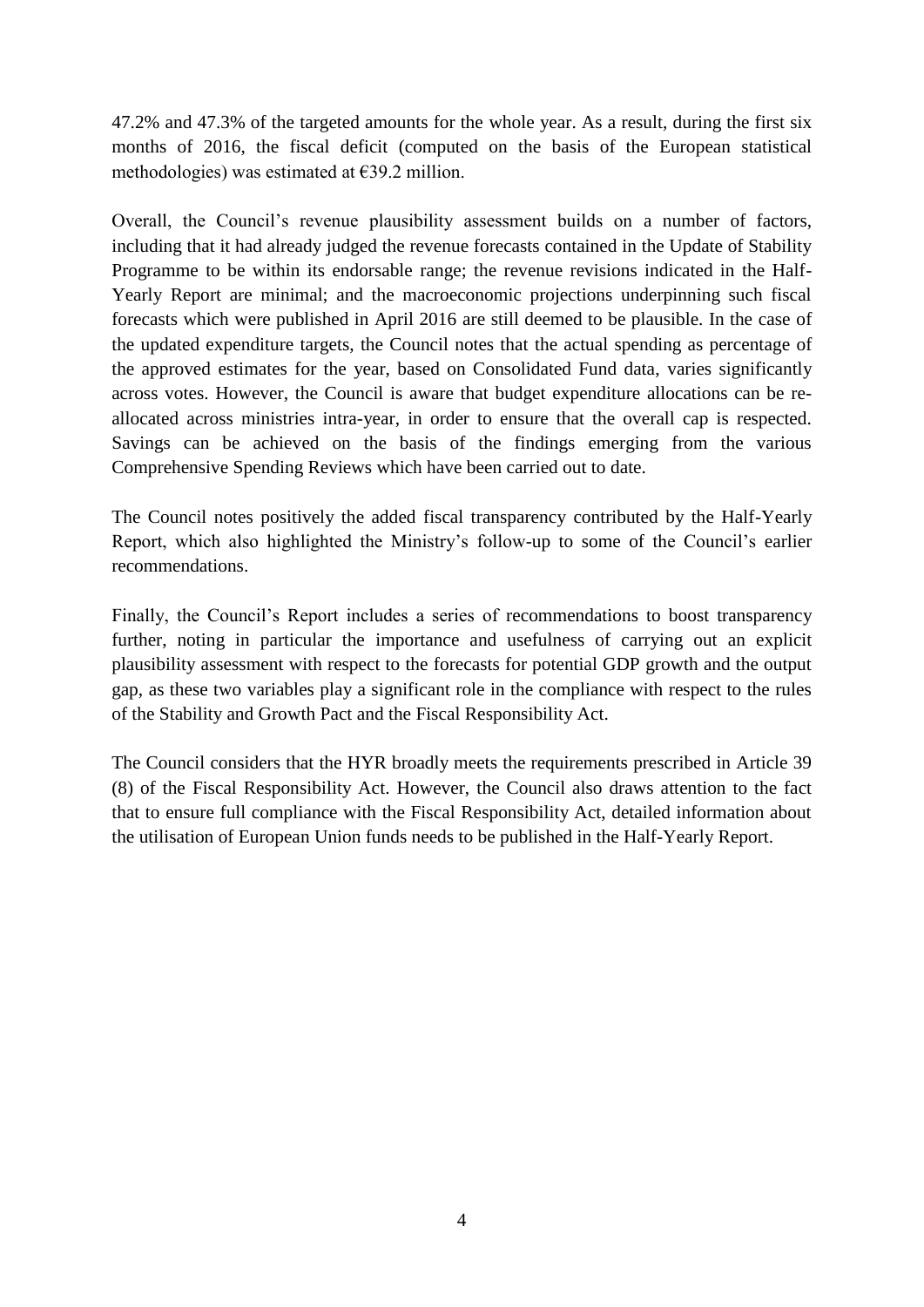### **1. Introduction**

On 25 July 2016, the Ministry for Finance (MFIN) tabled in Parliament its second Half-Yearly Report (HYR), for 2016. This is in line with the requirements stipulated under Article 39 of the Fiscal Responsibility Act, 2014 (Cap. 534), henceforth referred to as the FRA.<sup>1</sup> The MFIN's HYR reviews the macroeconomic and fiscal developments since the presentation of the last Budget, on 12 October 2015, and since the submission of the 2016 – 2019 Update of Stability Programme (USP) to the European Commission (COM), on 29 April 2016.<sup>2</sup>

The HYR forms part of a series of documents which have become mandatory under the FRA, and which aim to boost fiscal transparency in Malta and promote greater accountability (see Diagram 1). The HYR enables the MFIN to put forward and explain any revisions to the macroeconomic and fiscal projections which are deemed necessary on the basis of the latest available information (see Diagram 2). In so doing, it allows Government to take corrective measures, if necessary, in order to ensure that the fiscal targets can be attained in line with the requirements of the FRA.

### Diagram 1: Fiscal documents and their timeline



*Source: MFIN*

<u>.</u>

Refer to Appendix 1 for the specific minimum content which must be included in the HYR.

<sup>&</sup>lt;sup>2</sup> The same information presented to Parliament in the 2016 Budget documents was also submitted to the COM <sup>2</sup> The same information presented to Parliament in the 2016 Budget documents was also submitted to the COM on 15 October 2015, as Malta's Draft Budgetary Plan (DBP) for 2016, in line with the requirements of the

European Semester. The USP also served as the Medium-Term Fiscal Strategy (MTFS) document.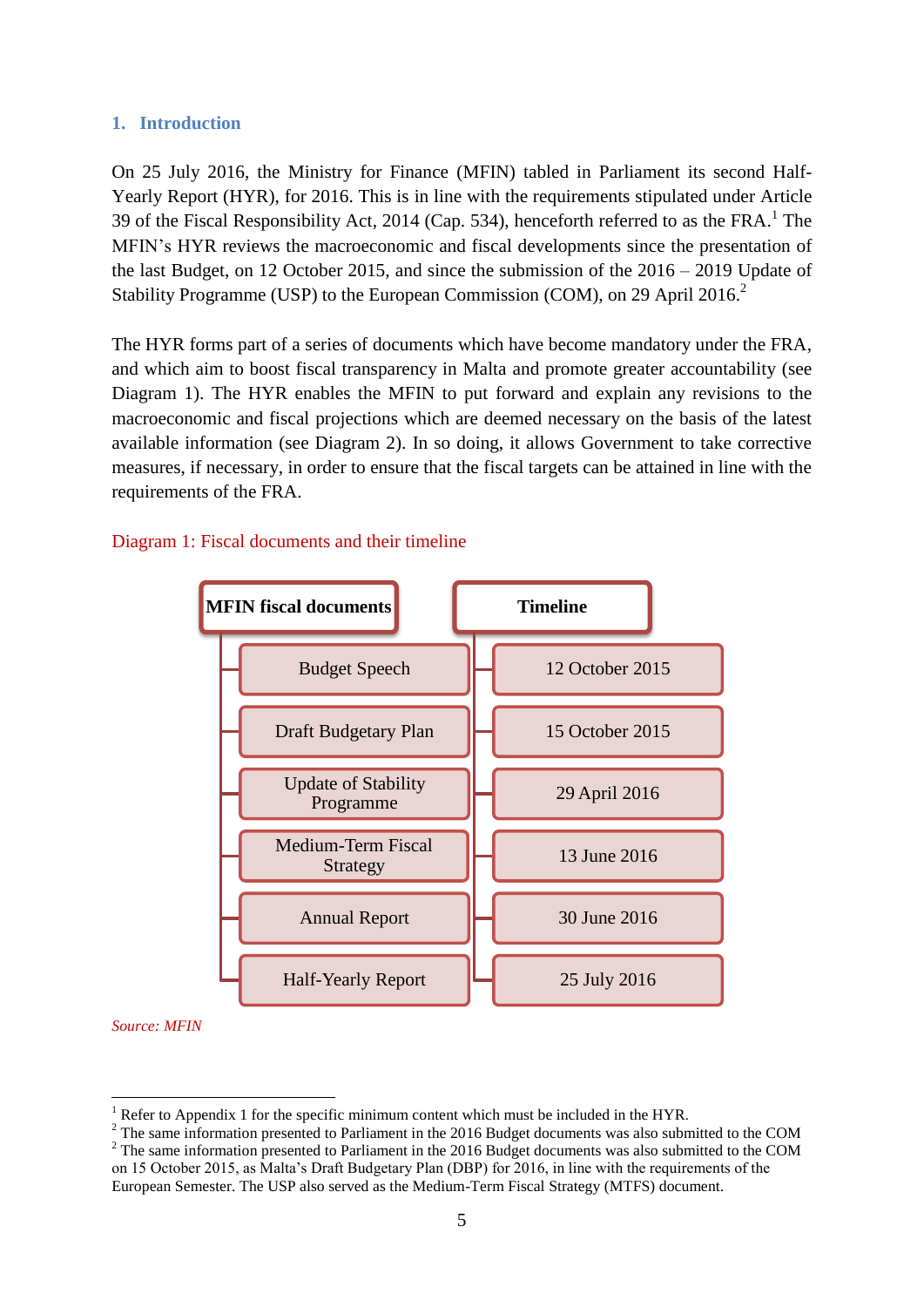



#### *Source: MFIN*

<u>.</u>

In particular, the MFIN's HYR compares the 2016 USP macroeconomic forecasts to those contained in the 2016 Budget and confirms the former as Malta's latest official macroeconomic forecasts. The HYR also presents the analysis of the Consolidated Fund developments for the first half of the year. Furthermore, the HYR carries out a similar analysis based on the provisional fiscal data compiled according to the European System of National and Regional Accounts (ESA) methodology. The HYR then reproduces the USP updates to the Budget fiscal forecasts, and outlines some additional minor revisions, establishing the fiscal figures contained in the HYR as the latest official fiscal targets.

Article 13 of the FRA prescribes that the Malta Fiscal Advisory Council (MFAC) shall "analyse and issue an opinion and any recommendations pursuant to the Government's publication of the half-yearly and the annual report on the execution of the budget". The analysis undertaken by the MFAC, based on macroeconomic and fiscal information available up to the cut-off date of 26 August 2016, focuses predominantly on the ESA data since this is the data relevant to assess compliance with the fiscal rules. $3$ 

This Report proceeds as follows. Section 2 summarises how macroeconomic forecasts have changed from the time of the 2016 Budget to the presentation of the USP. Section 3 assesses

 $3$  ESA is an internationally compatible accounting framework of the European Union (EU) for a systematic and detailed description of an economy. For further details refer to [http://ec.europa.eu/eurostat/statistics](http://ec.europa.eu/eurostat/statistics-explained/index.php/European_system_of_national_and_regional_accounts_-_ESA_2010)explained/index.php/European system of national and regional accounts - ESA 2010.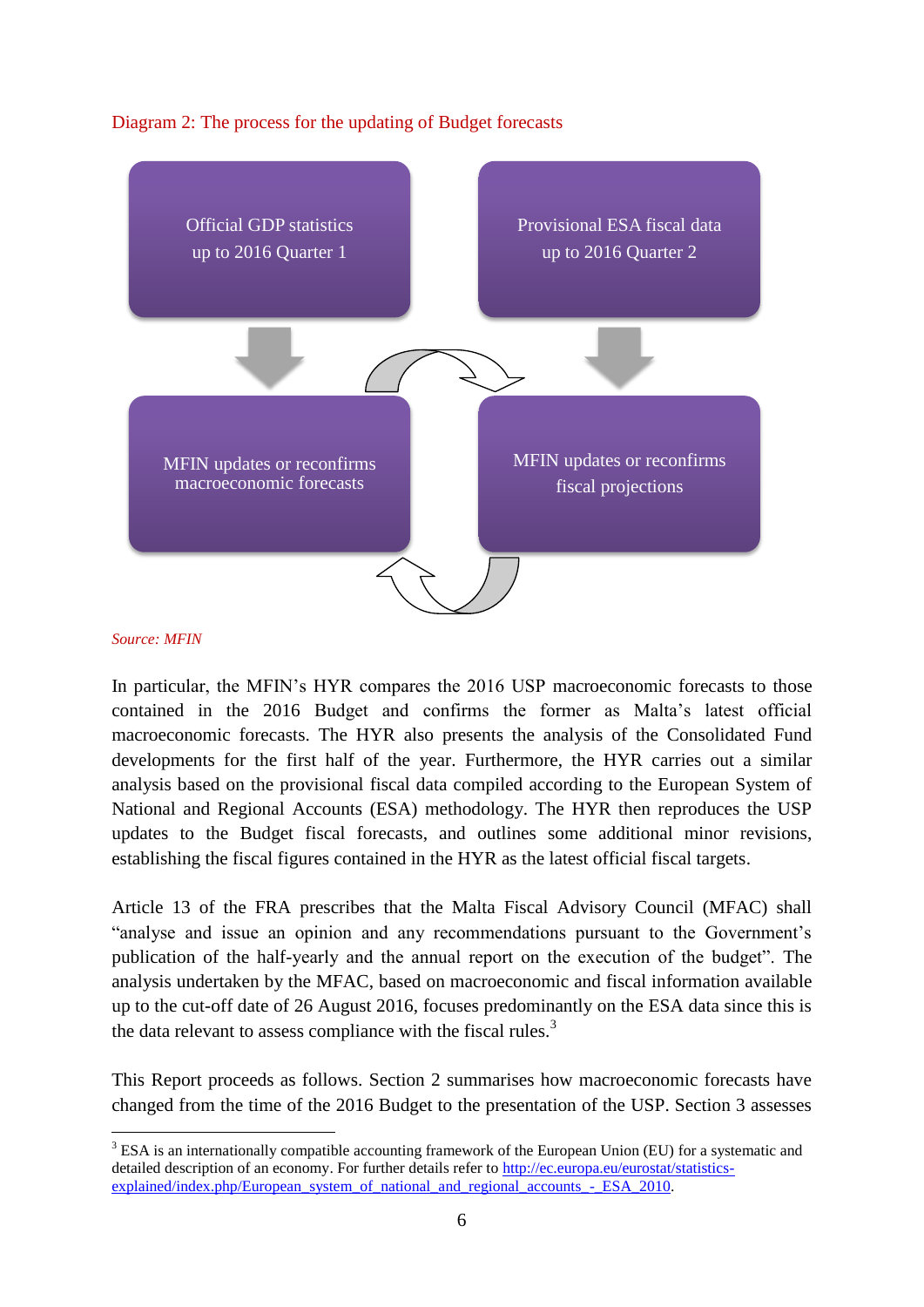the half-yearly developments in the ESA general government balance in relation to the yearly fiscal targets. Section 4 concludes with the MFAC's overall assessment and presents a number of final recommendations.

### **2. Macroeconomic update and assessment**

Macroeconomic and fiscal projections depend critically on the information available at the time these are prepared. The cut-off dates for the macroeconomic projections contained in the latest Budget and in the USP were respectively 22 September 2015 and 23 March 2016 (see Table 1).

| Table 1: Availability of macroeconomic and fiscal data |  |  |
|--------------------------------------------------------|--|--|
|                                                        |  |  |

|                              | 2016 Budget                  | <b>2016 USP</b>  | <b>2016 HYR</b>    |  |  |
|------------------------------|------------------------------|------------------|--------------------|--|--|
| Cut-off date                 | 22/09/2015                   | 23/03/2016       | 25/07/2016         |  |  |
|                              | Availability by cut-off date |                  |                    |  |  |
| <b>GDP</b> statistics        | $2015$ quarter 2             | $2015$ quarter 4 | $2016$ quarter 1   |  |  |
| <b>ESA</b> fiscal statistics | $2015$ quarter 2             | $2015$ quarter 4 | 2016 quarter $2^*$ |  |  |

\* Provisional estimates for 2016 quarter 2 *Source: MFIN*

<u>.</u>

The Budget macroeconomic projections were thus based on the statistics for Gross Domestic Product (GDP) up to the second quarter of 2015, while the USP macroeconomic projections were based on the first GDP release for the whole of 2015. In turn, the ESA fiscal projections, which were published in the Budget for 2016, were produced on the basis of provisional statistics up to the first half of  $2015<sup>4</sup>$ . The fiscal projections contained in the  $2016$ USP were subsequently based on NSO fiscal statistics up to the end of 2015.

The MFIN have undertaken some revisions to the macroeconomic forecasts between the Budget and the USP. The 2016 forecasts for nominal and real GDP growth were both increased by 0.6 percentage point (pp), respectively to 6.8% and 4.2% (see Chart 1). The composition of real growth across forecast vintages was changed, in favour of a larger contribution to growth stemming from domestic demand, instead of net exports. Whereas at the time of the Budget, domestic demand was anticipated to contribute only 0.3pp to real growth in 2016, this was raised to 2.6pp in the USP. On the other hand, the contribution to growth stemming from the net exports was scaled down from 3.3pp to 1.6pp between the two forecast rounds.

<sup>&</sup>lt;sup>4</sup> The data for the first quarter was based on official statistics published by the National Statistics Office (NSO) while provisional estimates for the second quarter were prepared by the MFIN with the collaboration of the NSO.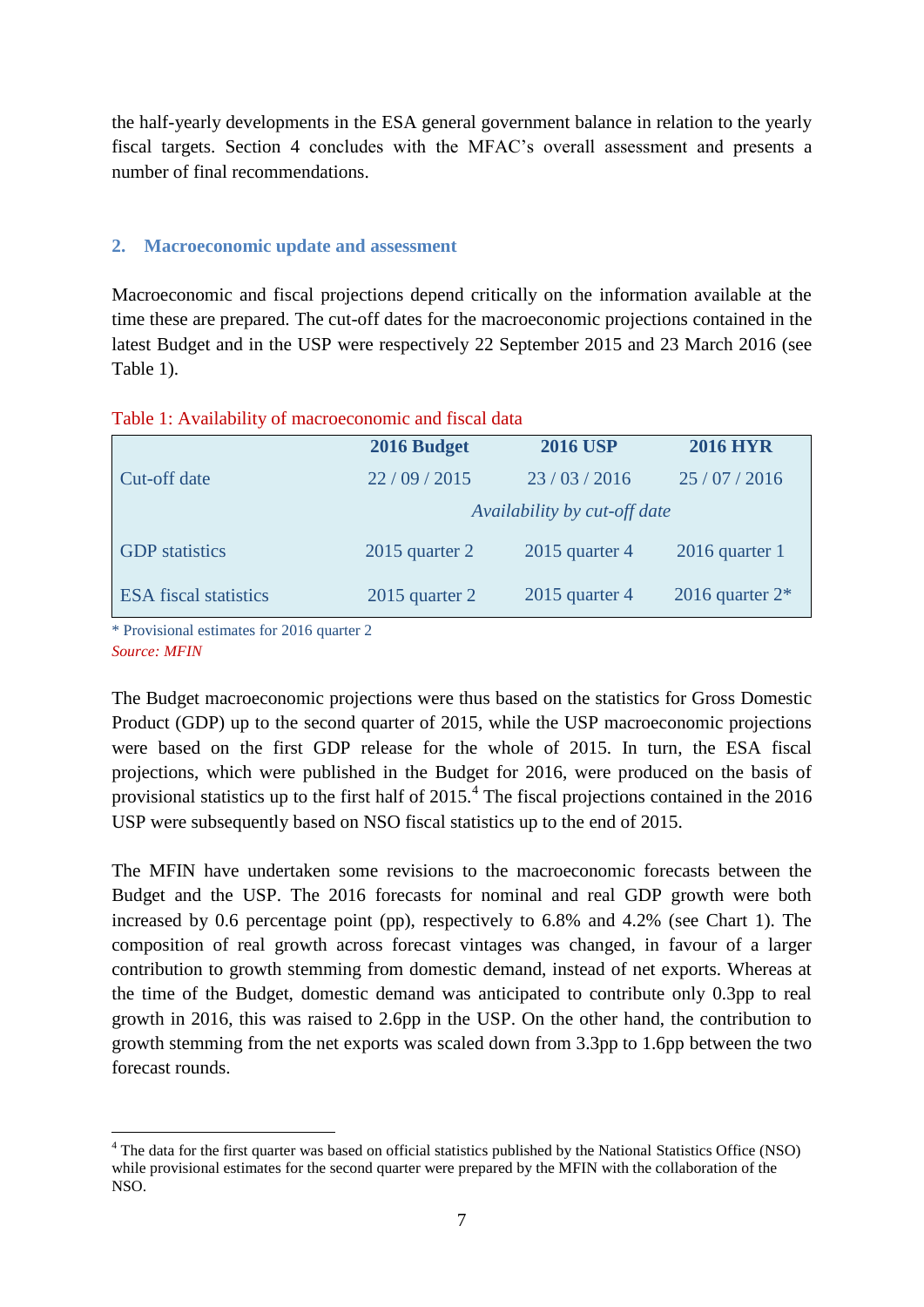

#### Chart 1: 2016 GDP forecasts and turnout for 2016 Quarter 1 – year-on-year growth (%)

#### *Source: MFIN*

1

The swing in favour of domestic demand was driven by higher growth forecasts for both private and public consumption, as well as the updated forecast for gross fixed capital formation. In the latter case, the previous 8% expected decline was reversed to an increase of 1.6%, reflecting mainly updated information related to investment in the energy sector.<sup>5</sup> On the other hand, owing to the evolving external conditions, particularly the economic deceleration in the US and in China, export growth was revised slightly downwards from 3.9% to 3.4%. In contrast, import growth was revised upwards, reflecting the added import content of the higher domestic demand, particularly in the case of gross fixed capital formation.

The forecast for the annual inflation rate was reduced marginally, to 1.6% (see Table 2). With regard to the labour market, the forecast for employment growth was raised to 2.7% while that for the unemployment rate was lowered to  $5.3\%$ .<sup>6</sup> In turn, owing to the strong investment and buoyant labour supply, the potential GDP growth rate was lifted to 4.2% from 3.4%. Nonetheless, the output gap was increased from 0.6% to 1.6% of potential output.<sup>7</sup>

<sup>&</sup>lt;sup>5</sup> This is based on the updated figures provided by the MFIN to correct for some inaccuracies contained in Table 1 of the HYR.

<sup>&</sup>lt;sup>6</sup> The labour market forecasts in the DBP and in the USP use slightly different definitions, respectively based on the resident population concept and the national accounts concept.

 $7$  The output gap represents the difference between the level of actual and potential output expressed as a percentage of potential output. Although higher investment expands potential output, according to the USP calculations when compared to the Budget calculations, in 2016 actual output in absolute terms will increase by more than potential output, thereby widening the output gap.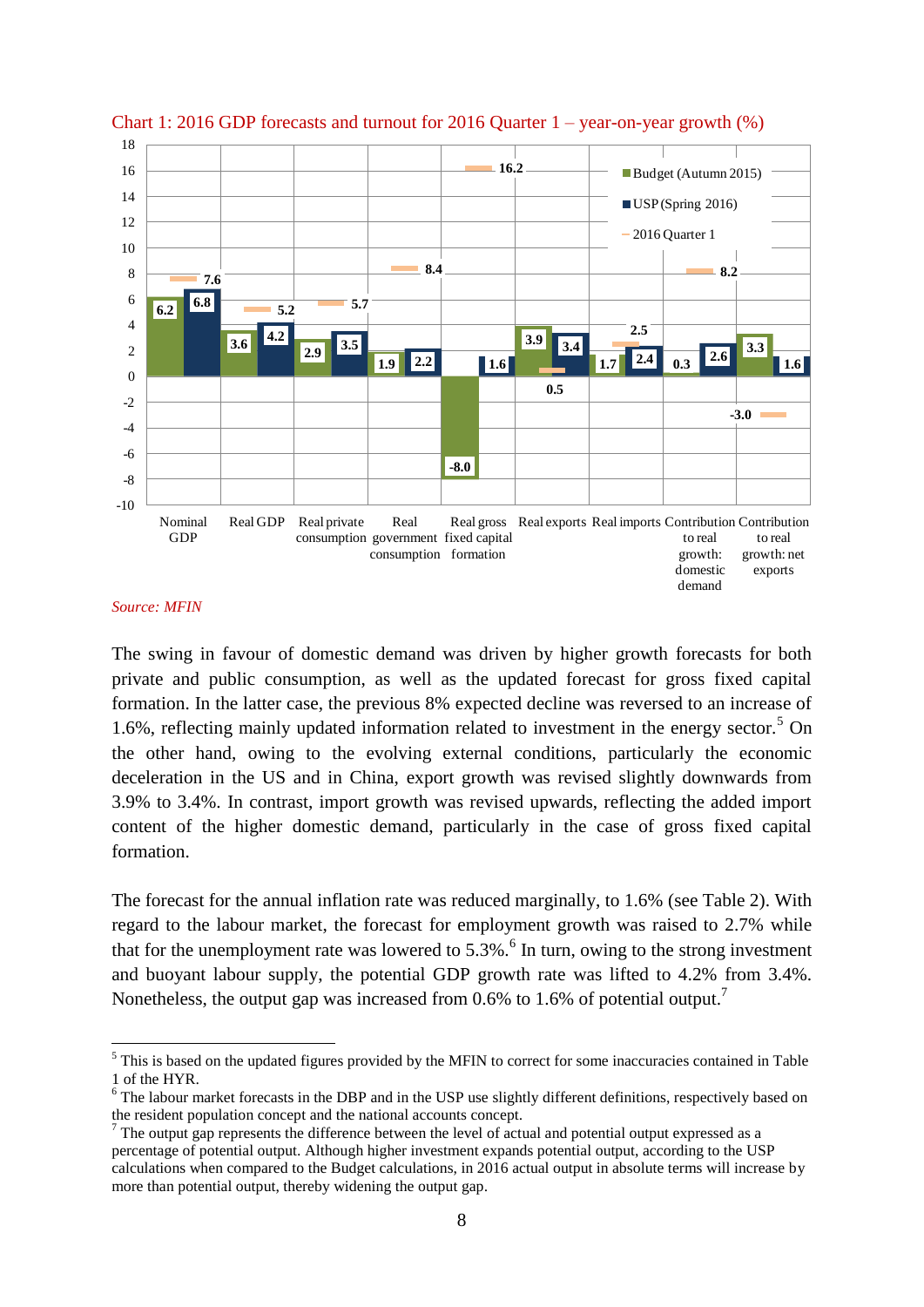|                      | <b>Budget</b> | <b>USP</b> | <b>Updates and reference period</b> |
|----------------------|---------------|------------|-------------------------------------|
| Inflation rate       | 1.8           | 1.6        | <b>May 2016</b><br>1.0              |
| Employment growth    | 2.0           | 2.7        | First quarter of 2016<br>2.6        |
| Unemployment rate    | 5.6           | 5.3        | 4.9<br>First quarter of 2016        |
| Potential GDP growth | 3.4           | 4.2        | $\overline{\phantom{0}}$            |
| Output gap           | 0.6           | 1.6        | $\overline{\phantom{0}}$            |

Table 2: Other macroeconomic forecasts and updates – year-on-year growth (%)

*Source: MFIN*

1

The plausibility of the USP macroeconomic forecasts as well as the associated risks, were already evaluated by the MFAC in its macroeconomic endorsement report, on the basis of the information available to the MFAC at that time. $8$  Since the publication of the USP and the accompanying MFAC endorsement, the NSO has issued the revised estimates for the 2015 GDP and produced the first GDP estimates for the first quarter of 2016. More recent inflation (up to May 2016) and labour market statistics (for the first quarter 2016) were also released by the NSO by the HYR cut-off date.

Owing to seasonality factors, the small size and extreme openness of the Maltese economy, as well as the frequent official revisions in the historical time series of GDP, the information content of the quarterly GDP statistics may not be fully indicative of the eventual yearly outcome. Indeed, during the period 2012 and 2015, the first quarter vintage year-on-year nominal and real GDP growth estimates published by the NSO were generally lower (to varying extents) than the most recent provisional estimate for the annual outturn (see Table  $3)$ .<sup>9</sup>

Despite the availability of new GDP statistics post the USP cut-off date, the MFIN have maintained the macroeconomic forecasts for 2016 unchanged at 4.2%. This approach had also been followed by the MFIN in the 2015 HYR. In the 2016 HYR the MFIN stated that "at present the short term indicators do not point to a revision of the macroeconomic assessment<sup>"10</sup>

On the basis of the available information, namely the 2016 quarter 1 GDP statistics, and monthly inflation and labour market statistics, the MFAC is not aware of any significant

<sup>&</sup>lt;sup>8</sup> Refer to the MFAC's report "An Assessment of the Macroeconomic Forecasts for the Maltese economy prepared by the Ministry for Finance in April 2016", available on [www.mfac.gov.mt.](http://www.mfac.gov.mt/)

The figures included in the Table may not be strictly comparable since they may be influenced by changes in the methodologies used to compile such statistics, namely the switch from constant 2000 prices to chain-linked volumes as well as the switch from ESA 95 to ESA 2010.

 $10$  HYR page 9. Indeed, on the basis of a preliminary assessment of the impact of the revised macroeconomic scenario on the fiscal projections as documented in section 3 of the HYR, the MFIN consider that the mid-year estimates of fiscal variables contained in the HYR already contain the effect of the most up-to-date macroeconomic information such that the benefits of a revised macroeconomic forecast exercise mid-year was considered inferior to the cost of a fully-fledged macroeconomic forecast exercise.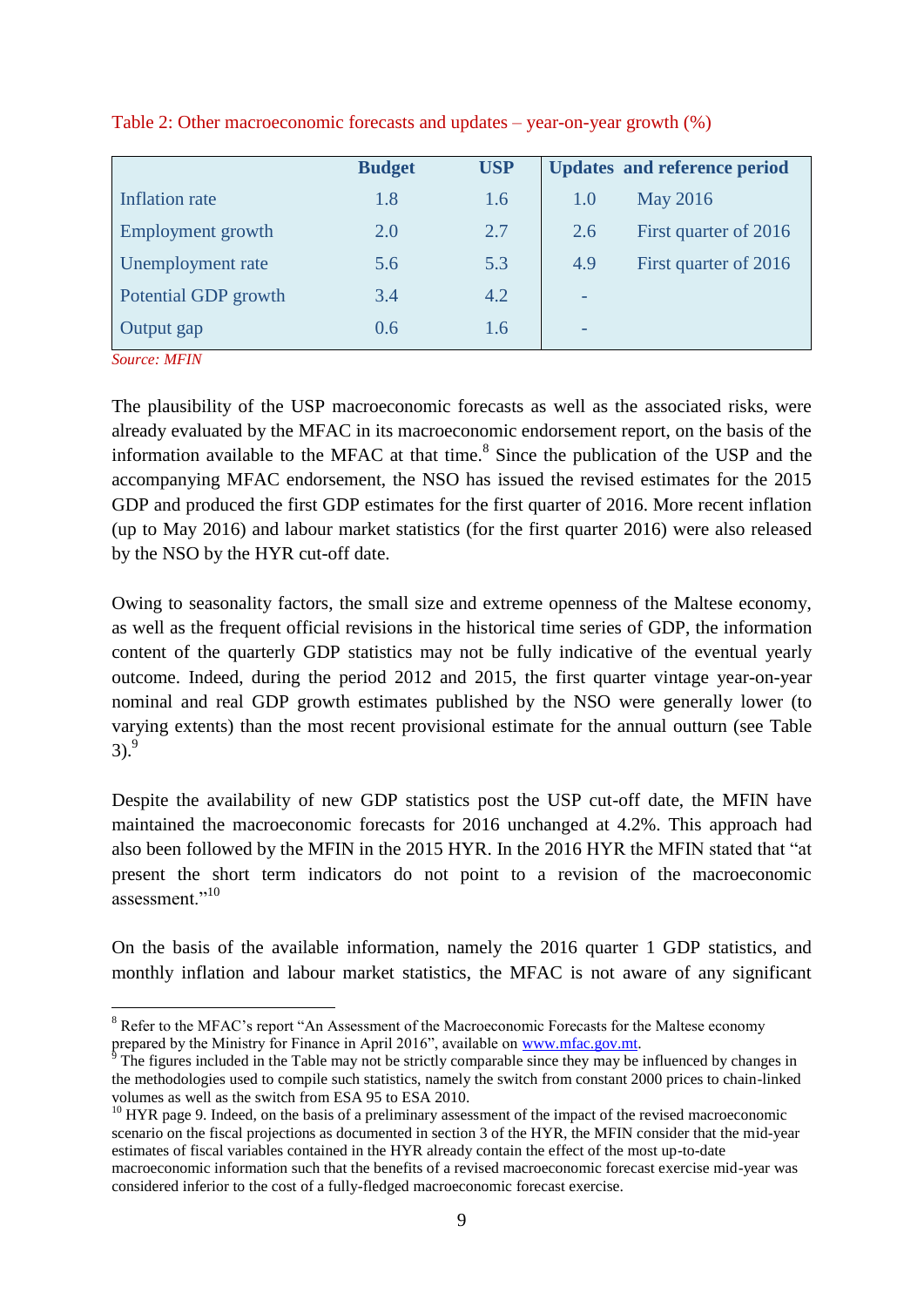factor which would adversely impact the plausibility of the macroeconomic forecasts for 2016, as had been presented in the USP and as had been endorsed by the MFAC.

|      | <b>Nominal GDP</b> |               | <b>Real GDP</b>  |               |
|------|--------------------|---------------|------------------|---------------|
|      | <b>Quarter 1</b>   | <b>Annual</b> | <b>Quarter 1</b> | <b>Annual</b> |
| 2012 | 1.0                | 4.9           | $-1.0$           | 2.9           |
| 2013 | 3.7                | 6.2           | 1.6              | 4.3           |
| 2014 | 5.0                | 5.5           | 3.5              | 3.5           |
| 2015 | 6.0                | 8.9           | 4.0              | 6.4           |

Table 3: Year-on-year GDP growth – Quarter 1 and Annual (%)

Note: The quarter 1 statistics are based on the first estimate produced by the NSO for the respective year (published by the NSO in its June release of that specific year). Annual statistics refer to the most recent estimates based on NSO News release 091/2016 published on 8 June 2016. *Source: NSO*

The MFAC welcomes the MFIN's follow-up on its recommendation of stating explicitly the reasons whenever the previous round of macroeconomic forecasts is retained. The HYR acknowledges that economic activity for the first quarter of 2016 was in some instances stronger than that forecasted for the whole year, offering explanations to better interpret the differences and justify why in the MFIN's view it is acceptable to maintain the official macroeconomic forecasts unchanged, particularly since macroeconomic projections are used as input in the fiscal projections. Indeed, in line with the stance adopted in earlier forecast rounds, the MFIN maintained conservative macroeconomic forecasts in general.

During the first quarter of 2016 both nominal and real GDP grew faster on a year earlier than currently expected for the whole year (see Chart 1). The same applied to private consumption, government consumption and gross fixed capital formation (all expressed in real terms). Nevertheless, in the latter case, the MFIN stated in the HYR that achieving the forecast annual gross fixed capital formation for 2016 appears to be challenging in view of a base effect created by the revised figures for  $2015$ .<sup>11</sup> On the other hand, the slower growth in real exports has been attributed by the MFIN to the developments concerning the re-export of fuel, which by its nature may exhibit quarterly volatility. Hence the real export growth envisaged in the USP may still be achievable. In turn, growth in imports has proceeded practically in line with the forecast. The contribution to real growth stemming from domestic demand was thus more buoyant than that indicated in the forecasts, while net exports contributed negatively instead of positively.<sup>12</sup> Meanwhile, inflation appears to proceed

1

 $11$  Although this fact might pose a downward risk to the forecast for gross fixed capital formation, the risk to the overall GDP forecast is more contained owing to the generally high import content of investment.

 $12$  This issue is not explored further in the HYR, in particular whether it could have any impact on the fiscal targets.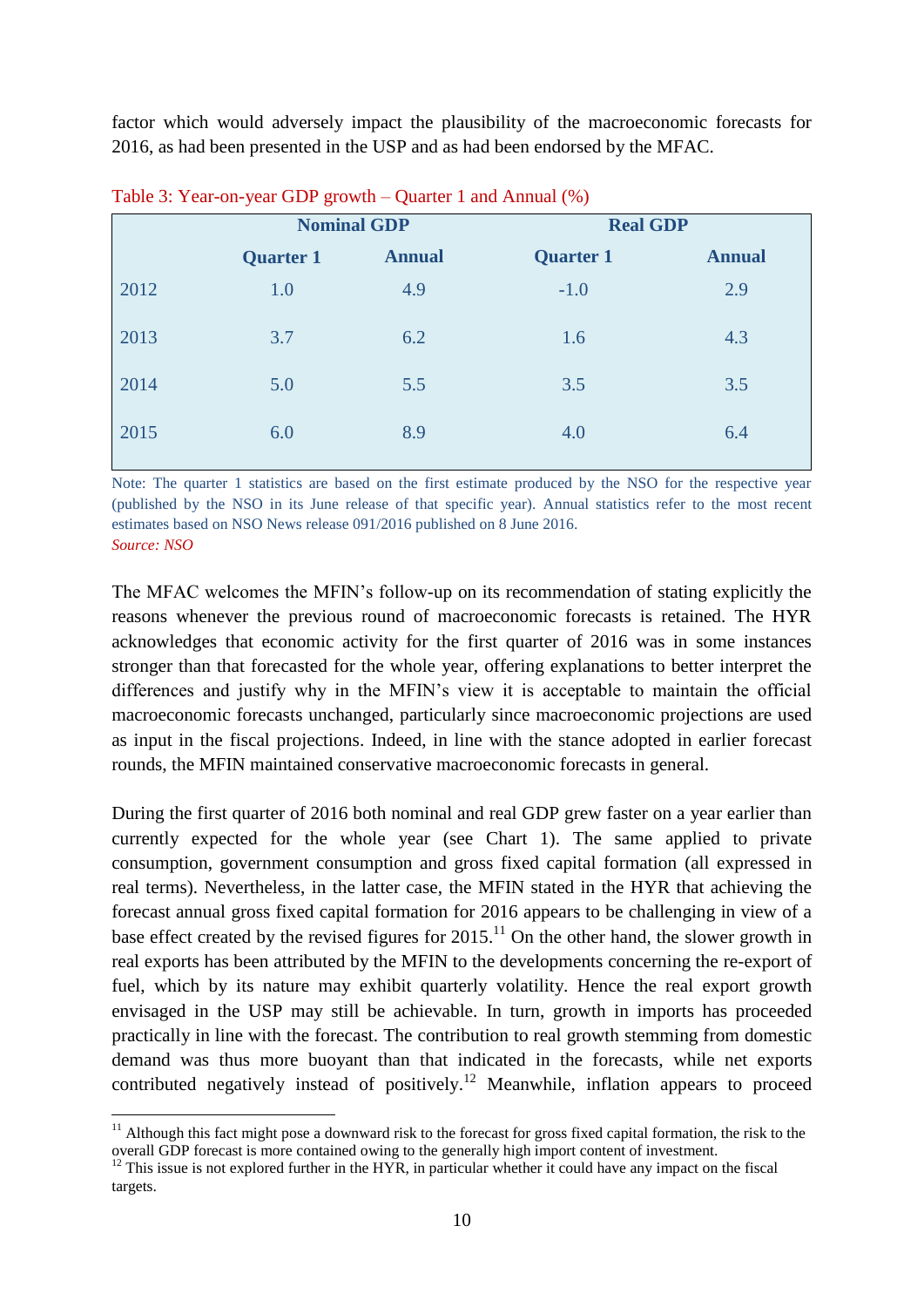slightly below the forecasts while "employment indicators suggest that the labour market may once again surprise on the upside".<sup>13</sup>

The MFAC takes note that whilst "the Government monitors the macroeconomic situation on an ongoing basis, Government is still in the process of updating its economic outlook with respect to the latest developments."<sup>14</sup> The MFAC considers the plausibility and risk assessment of the macroeconomic forecasts outlined by the MFIN in the HYR to be valid. Macroeconomic forecasts serve as a backbone for policy making and therefore it is important that these reflect as best as possible the most likely outcomes.

Moreover, the MFAC considers important that the MFIN carry out an explicit type of plausibility assessment with respect to the forecasts for potential GDP growth and the output gap. This is important to better evaluate the robustness and identify any potential bias which may surround these key variables. This is particularly useful since the output gap plays a key role in the assessment of public finance commitments under the Stability and Growth Pact (SGP). This would also reduce the possibility of a repetition of what happened in 2015 when significant deviations between the forecasted output gap conditions (based on revised historical and forecast data for the relevant inputs) and the actual output gap conditions contributed to a shortfall in the required improvement in the structural balance.<sup>15</sup>

# **3. Assessment of the half-yearly developments in the general government balance and public debt**

The 2016 HYR presents both the actual revenue and expenditure figures on a cash basis for the first half of 2016 as well as the provisional estimates for the same period in ESA terms. Compliance with the fiscal targets for SGP purposes is assessed on the basis of developments in revenues and expenditures measured according to the ESA. These ESA provisional estimates are based on the official data released by the NSO for the first quarter, combined with second quarter data estimated by the MFIN with the collaboration of the NSO. In the 2015 HYR, the same approach was adopted to derive the half-yearly fiscal figures based on ESA.

The MFAC considers the quality of the provisional 2015 ESA estimates prepared by the MFIN to be good, when considering that the differences compared to the official data were contained. Indeed, when compared to the ESA fiscal statistics for the first half of 2015, published by the NSO through News Release 106/2016 (the latest available by the cut-off date), the estimated figures reported in the 2015 HYR were within a close range. However,

<sup>1</sup>  $13$  HYR page 9.

 $14$  HYR page 8.

<sup>&</sup>lt;sup>15</sup> The methodology used by the MFIN to produce the estimates for the output gap is based on the common methodology adopted across the EU. The inputs are based on forecasts for key variables. As a result, if the actual values for the inputs differ significantly from the forecast values, the estimates for the output gap could differ significantly.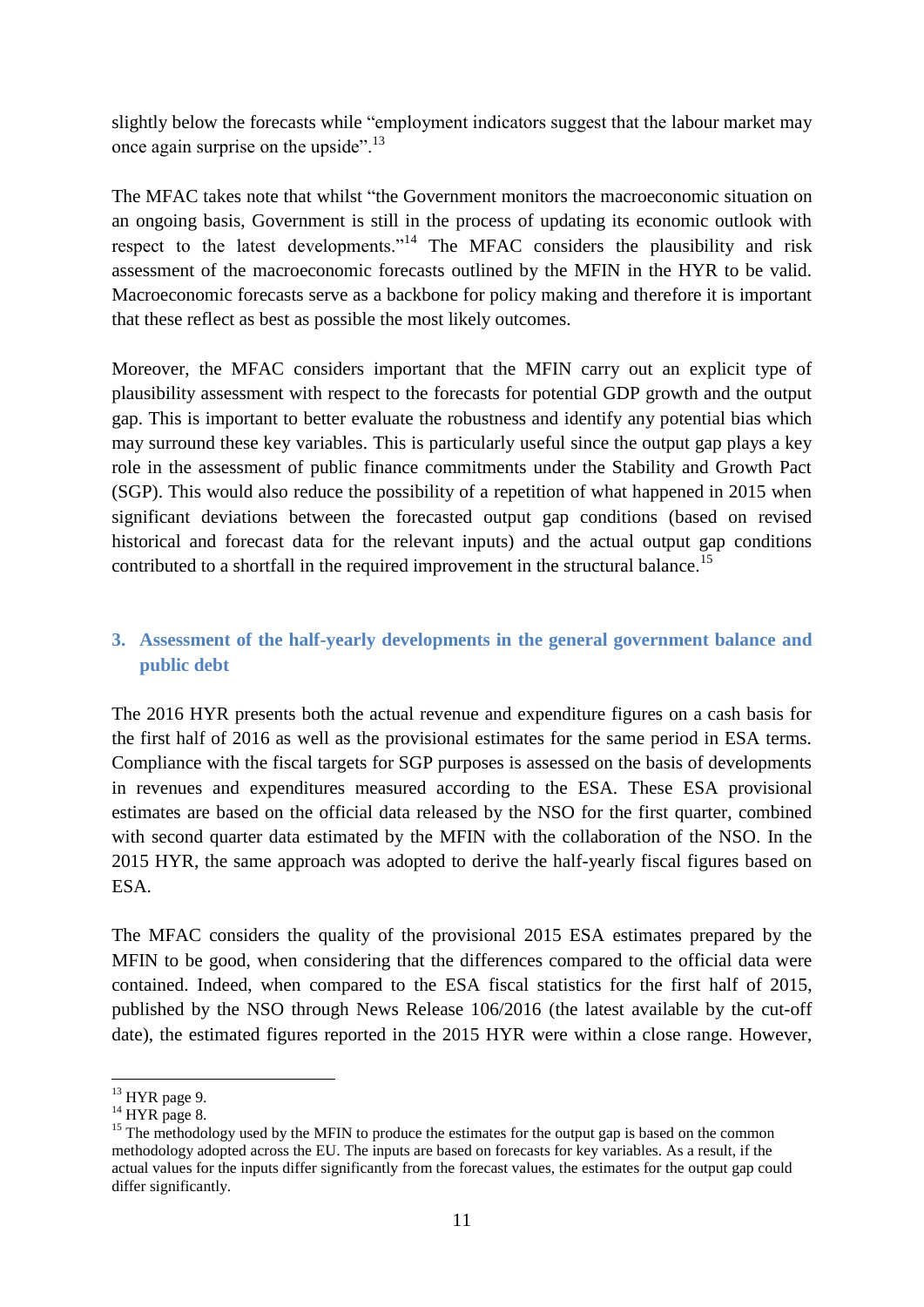both revenues and expenditures were underestimated.<sup>16</sup> The MFAC is aware that the MFIN carry out an internal exercise to explore the possible reasons of such underestimation in order to improve further the quality of such estimates in the future. It would be useful if such reasons are explained in the HYR.

The 2016 HYR incorporates the revisions to the fiscal forecasts presented in the last Budget. The main revisions were undertaken at the time the USP was presented, although some further small revisions were also included in the HYR (see Table 4). Specifically, when compared to the Budget figures, total revenue was raised by  $\epsilon$ 103.5 million in the USP and a further  $\epsilon$ 5.0 million in the HYR. In turn, total expenditure was increased by  $\epsilon$ 67.1 million in the USP and a further  $\epsilon$ 9.4 million in the HYR. It is worth noting that the revenue and expenditure revisions were predominantly driven by updated calculations, with an additional  $\epsilon$ 15 million in expenditure cuts being announced in the USP.<sup>17</sup> To some extent the upward revisions in the USP revenues and expenditures confirmed the MFAC's assessment of the Budget figures for 2016, where the MFAC had stated that on the basis of the forecasts contained in the Budget, in the case of some revenues "there appears to be an element of prudence" while the expenditure forecasts "embed a certain element of restraint".<sup>18</sup> Likewise the further upward adjustments included in the HYR are in line with the MFAC's assessment of possible "revenue and expenditure upward risks" identified with respect to the USP fiscal forecasts.<sup>19</sup>

|                       | <b>Budget</b> | <b>USP</b> | <b>HYR</b> | <b>Change</b><br><b>USP</b> – Budget | <b>Change</b><br><b>HYR-USP</b> |
|-----------------------|---------------|------------|------------|--------------------------------------|---------------------------------|
| <b>Total revenue</b>  | 3,602.8       | 3,706.3    | 3,711.3    | 103.5                                | 5.0                             |
| Total                 | 3,704.8       | 3,771.9    | 3,781.3    | 67.1                                 | 9.4                             |
| expenditure           |               |            |            |                                      |                                 |
| <b>Fiscal balance</b> | $-102.0$      | $-65.6$    | $-70.0$    | 36.4                                 | $-4.4$                          |
| as % of GDP           | $-1.10\%$     | $-0.70\%$  | $-0.74%$   | $0.40$ pp                            | $-0.04$ pp                      |
| Gross debt            | 5,858.8       | 5,878.4    | 5,872.3    | 19.6                                 | $-6.1$                          |
| as % of GDP           | 65.2%         | 62.6%      | 62.4%      | $-2.60$ pp                           | $-0.20$ pp                      |

Table 4: Revisions to the key fiscal aggregates for 2016 in ESA terms (EUR million)

*Source: MFIN*

1

<sup>&</sup>lt;sup>16</sup> In the 2015 HYR the MFIN had underestimated the actual total revenues for the first half of 2015 by 1.9%, indicating a certain element of prudence in the preparation of such estimates. In turn, total expenditures during the same period were underestimated by only 0.6%. As a result, the fiscal balance for the first half of 2015 was actually  $\epsilon$ 19.3 million or 8.4% better than originally shown in the 2015 HYR. Focusing on the various items within the budget, on the revenue side, the major differences in absolute terms related to current taxes on income and wealth which were underestimated by €18.7 million, while in the case of expenditure, capital transfers and intermediate consumption were respectively underestimated by  $\epsilon$ 12.1 million and  $\epsilon$ 11.8 million. <sup>17</sup> Without the new measures to reduce expenditure by  $\epsilon$ 15 million, the upward revision in expenditure would

thus have been higher.

<sup>&</sup>lt;sup>18</sup> Refer to "An overall assessment of the Draft Budgetary Plan 2016", page 26, available on [www.mfac.gov.mt.](http://www.mfac.gov.mt/) <sup>19</sup> Refer to "An Assessment of the Fiscal Forecasts for Malta prepared by the Ministry for Finance in April 2016", page 40, available on [www.mfac.gov.mt.](http://www.mfac.gov.mt/)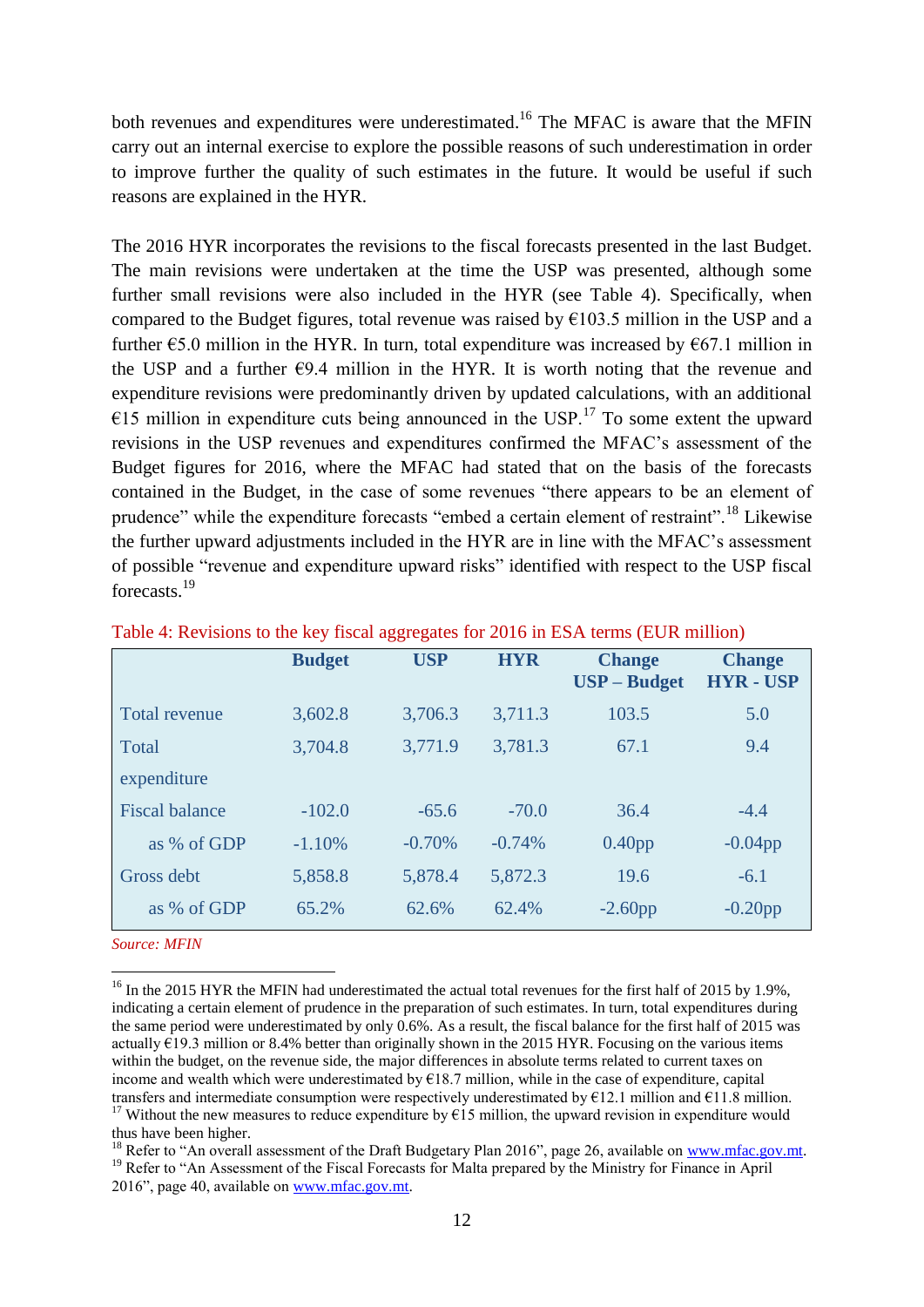The MFIN's headline fiscal deficit target for the whole of 2016, which was initially set at €102.0 million in the Budget, was thus revised downwards to €65.6 million in the USP, but increased slightly, to  $\epsilon$ 70.0 million in the HYR. Apart from the revisions driven by the updates to the macroeconomic forecasts in between the time the 2016 Budget was presented and the 2016 USP was submitted, the changes also factored in the fact that the Government plans to undertake a stronger fiscal adjustment in structural terms in 2016 when a structural effort of 0.8pp of potential output is targeted by MFIN against the 0.6pp minimum effort required by the SGP so as to compensate for the shortfall registered in 2015. In terms of percentage to GDP, the initial deficit-to-GDP target of 1.1% was lowered to 0.70% in the USP but increased slightly to 0.74% in the HYR, which nevertheless remains below that which had been indicated in the Budget.

Despite the projected absolute improvement in the fiscal balance between the Budget and the USP, the forecast for gross debt had been increased by  $E19.6$  million in the USP and scaled back by  $\epsilon$ 6.1 million in the HYR. These revisions are mainly driven by changes to the pattern for cash holdings by the Government. In this respect, the MFAC invites the MFIN to clarify better its strategy for cash holding and on how such strategy contributes to ensure that financial resources are allocated optimally. The higher nominal GDP denominator also enabled the debt-to-GDP ratio to be lowered from 65.2% in the Budget, to 62.6% in the USP, and to 62.4% in the HYR.

At a component level, when compared to the Budget, all main ESA revenue categories in the HYR were revised upwards whereas in the case of expenditures, there were some offsetting revisions (see Chart 2).

Specifically, revenues from taxes on production and imports and current taxes on income and wealth were revised upwards, respectively by 3.7% and 3.1%, and are thus expected to yield an additional  $\epsilon$ 46.0 million and  $\epsilon$ 39.3 million. These revisions were mainly underpinned by the higher tax revenue recorded in 2015 in excess of what was anticipated in the autumn 2015 forecast, and upward revisions in the forecasts for household consumption, a strengthening of the property market and stronger growth in employment and wages.

On the other hand, the revisions to the expenditure forecasts were unrelated to the changes in the macroeconomic forecasts, owing to their generally discretionary nature. In absolute terms the largest upward revision to expenditure related to intermediate consumption. Around 70% of the adjustment was driven by higher expenditure needs of the Extra-Budgetary Units (EBUs). In this respect, the MFAC invites the MFIN to be vigilant about the financing needs of EBUs to avoid setting unrealistic targets, while at the same time maintain closer monitoring of expenditures by EBUs to ensure that these entities fully respect the targets agreed at the time of the Budget. Another factor contributing to the upward adjustment to intermediate consumption, of around  $66$  million, reflected a re-classification of expenditure on medicines and surgical material. However, the latter was deficit-neutral since correspondingly social payments were revised downwards by the same amount.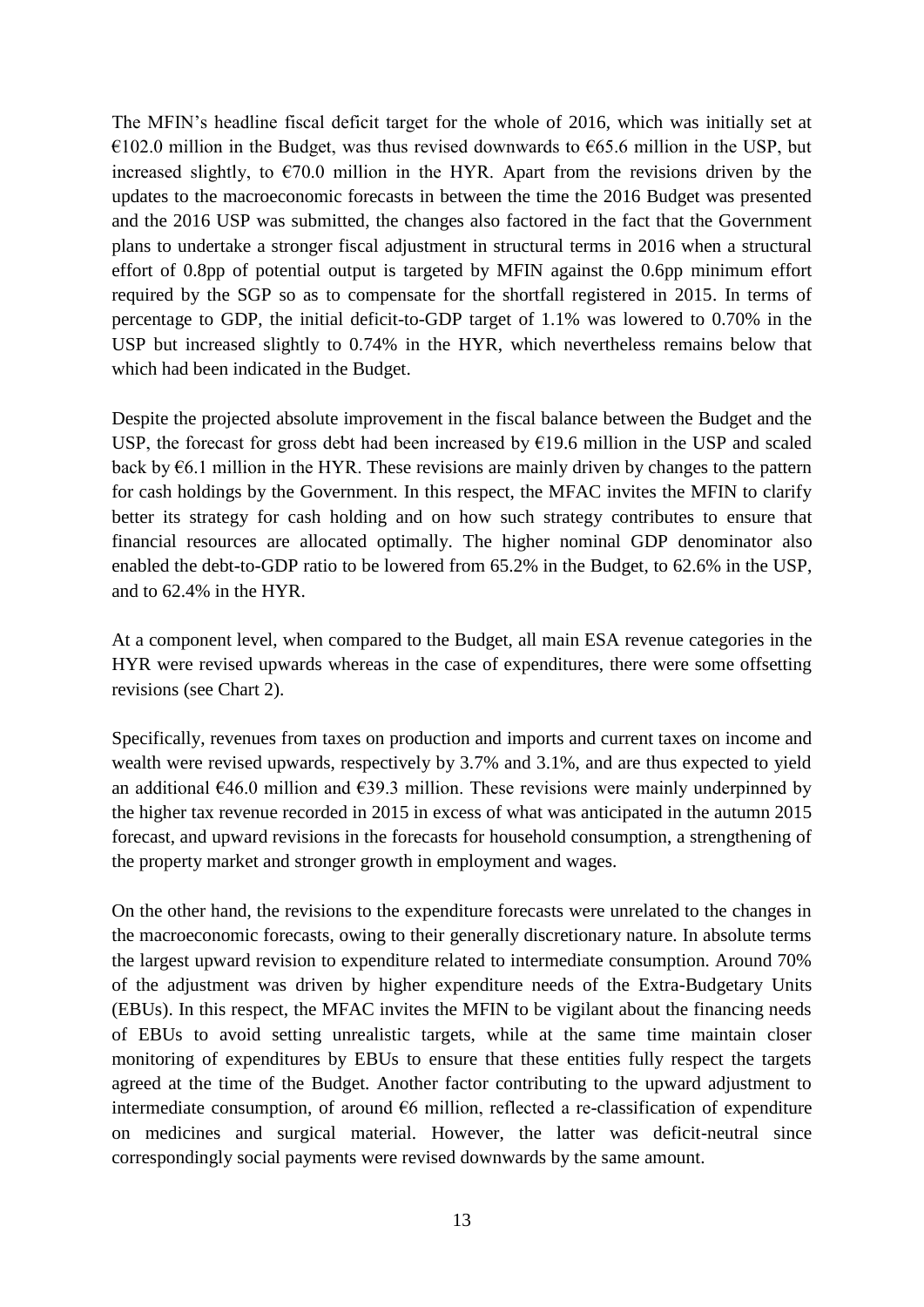

### Chart 2: Updates to the ESA revenue and expenditure projections for 2016 (EUR million)

Note: figures show the absolute difference between the HYR and the Budget figures *Source: MFIN*

In turn, the higher expected spending on gross fixed capital formation reflected predominantly an upward revision of capital expenditure by EBUs. New expenditure amounting to  $E28$  million allocated from the National Development and Social Fund (NDSF) explains the upward revision to the 'other' expenditure category. These higher expenditures were partially dampened by the additional restraint measures specified in the USP, primarily in the form of lower capital transfers, which thus enabled a downward revision of this item of  $\epsilon$ 20.6 million when compared to the Budget estimates. The MFAC re-iterates the importance of keeping expenditure growth under control in order to ensure that the expenditure benchmark, which forms part of the requirements under the SGP, is respected in 2016, after having been missed in 2015.

The HYR revenue projections for 2016 appear to be within a plausible range, on the basis of the estimated revenue turnout between January and June. Indeed, total revenue for the first six months represented 47.2% of the targeted amount (see Table 5). Owing to the different monthly revenue patterns, some deviation from the 50% benchmark is considered to be normal. Still, during this period, the intake from the various major ESA revenue components was reasonably close to the 50% benchmark in all instances.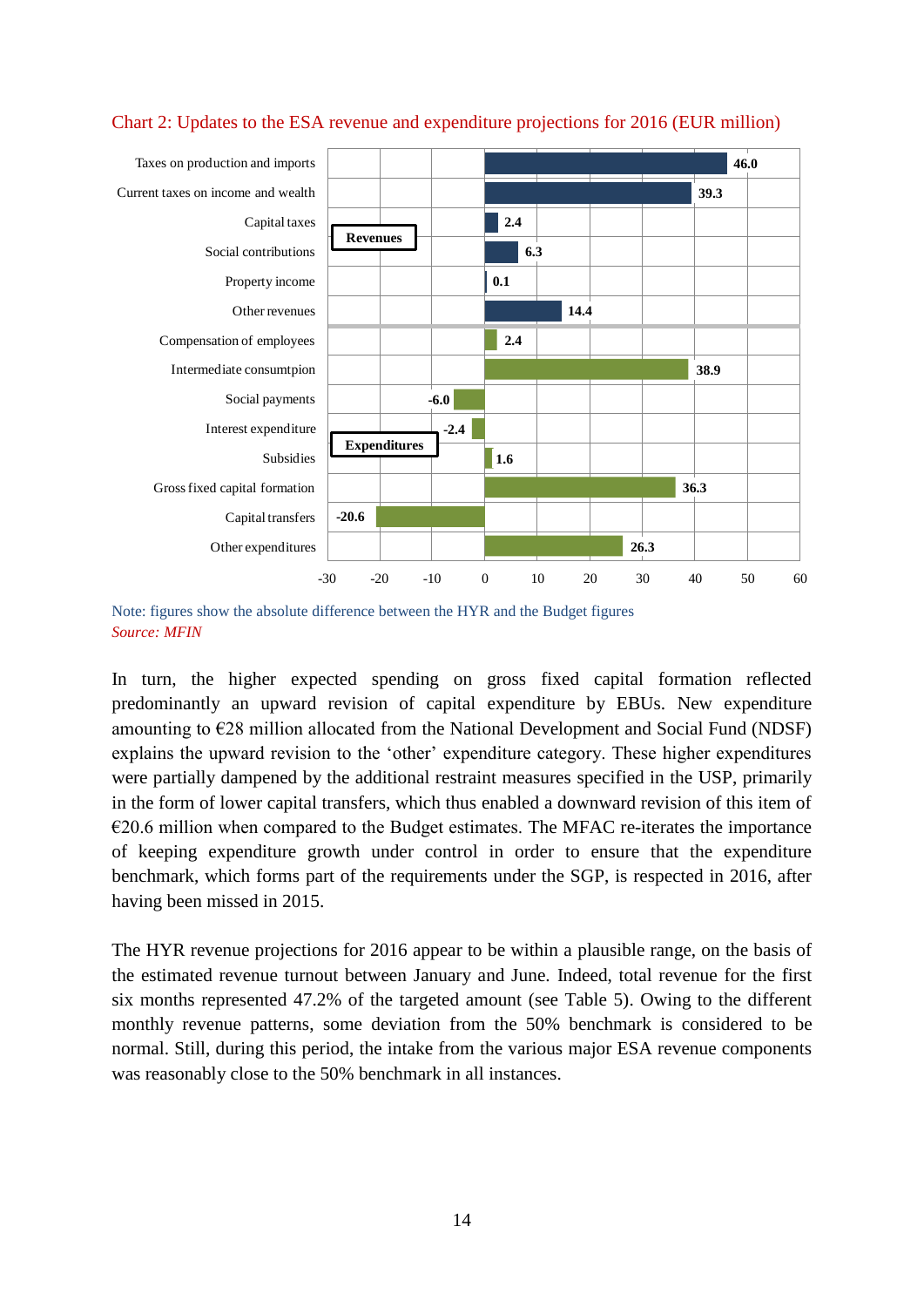|                       | $Jan - Jun 2016$ | <b>HYR 2016 forecast</b> | % of total |
|-----------------------|------------------|--------------------------|------------|
| Total revenue         | 1,749.9          | 3,711.3                  | 47.2       |
| Total expenditure     | 1,789.1          | 3,781.3                  | 47.3       |
| <b>Fiscal balance</b> | $-39.2$          | $-70.0$                  | 56.1       |

Table 5: Half-yearly overall fiscal performance on an ESA basis (EUR million)

*Source: MFIN*

The two largest revenue sources, namely taxes on production and imports and current taxes on income and wealth, respectively yielded 46% and 49% of the projected amounts (see Chart 3). For the first six months of the year, the annual growth rates for these two revenue streams were also strong, respectively up by 9.0% and 12.2% (see Chart 4). Social contributions grew more moderately, up by 2.2%, also owing to the fact that the applicable tax base is capped. On the other hand, some declines were registered across the remaining ESA revenue categories, which however may exhibit more intra-year fluctuations. The HYR does not present specific information to explain the progress in the utilisation of EU funds, to assess whether their use had proceeded in line with what was embodied in the official forecasts or otherwise.



Chart 3: Half-yearly revenue performance on an ESA basis (EUR million)

*Source: MFIN*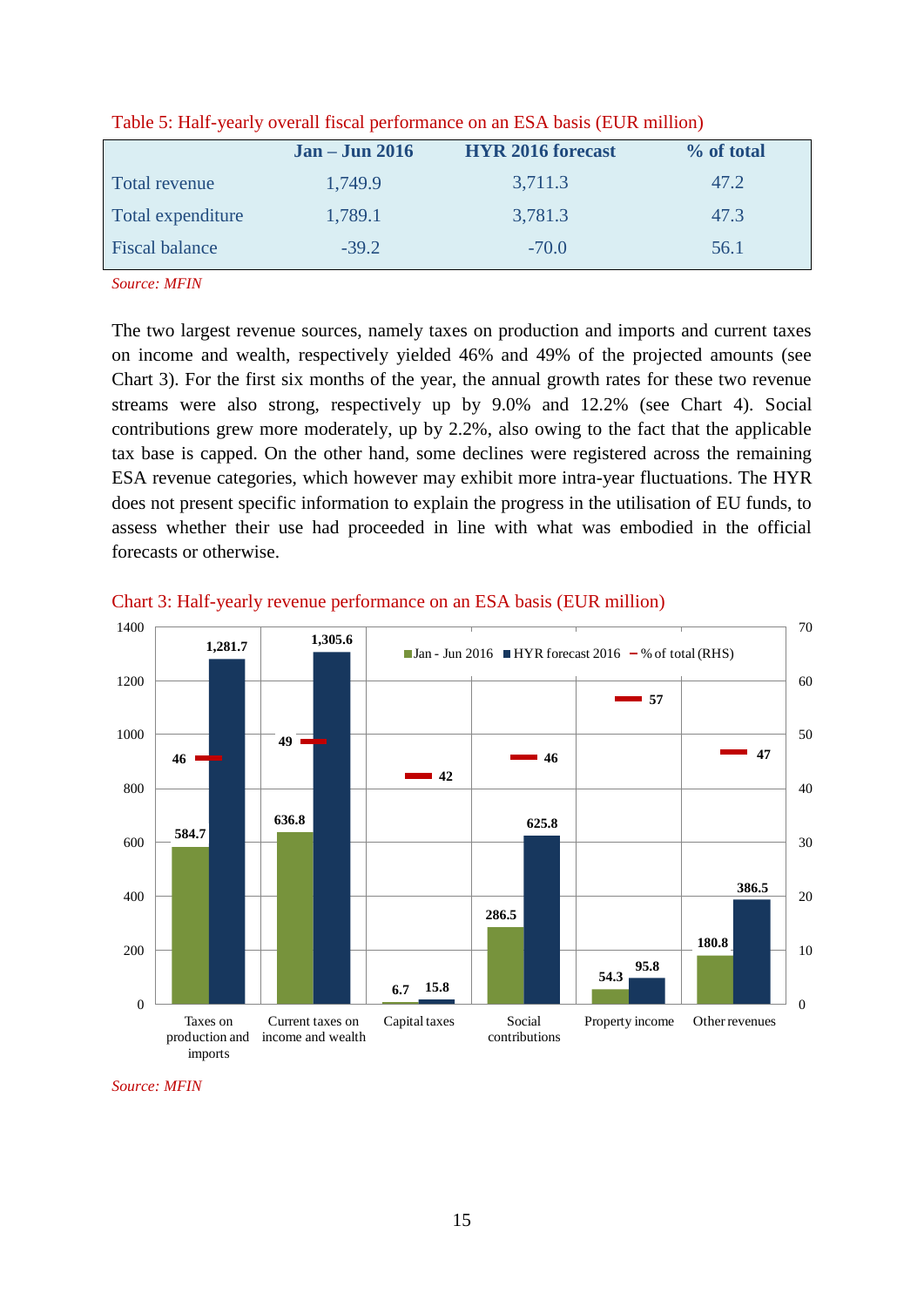

Chart 4: Year-on-year revenue growth (%)

Note: figures show the annual growth rates January - June 2016 compared to January – June 2015 *Source: MFIN*

Overall, the MFAC considers the HYR revenue forecasts to lie within its endorsable range. The MFAC's plausibility assessment builds on the fact that: (i) it had already judged the USP revenue forecasts to be within its endorsable range; (ii) the revenue revisions indicated in the HYR are minimal; and (iii) the MFAC considers the macroeconomic projections underpinning such fiscal forecasts as still plausible.

In the case of expenditure, the estimated half-yearly outlays amounted to 47.3% of the target. Even in this case, the expenditure forecasts remain within the MFAC endorsable range. Spending on compensation of employees and on social payments, the two largest expenditure categories, respectively absorbed around 50% and 51% of the amount budgeted in the HYR, growing respectively by 5.4% and 0.9% on a year earlier (see Chart 5 and Chart 6).

On the other hand, according to the HYR estimates, spending on gross fixed capital formation declined by 40.6% on a year earlier, and thus represented only 34% of the budgeted amount for 2016. However, the quarterly pattern of such expenditure tends to be rather uneven, and thus the half-yearly turnout may not necessarily be representative for the eventual yearly outturn. In addition, owing to the fact that spending on gross fixed capital formation is largely of a discretionary nature, a certain element of expenditure containment may be resorted to if necessary in order to ensure that the target fiscal balance for the year is indeed achieved.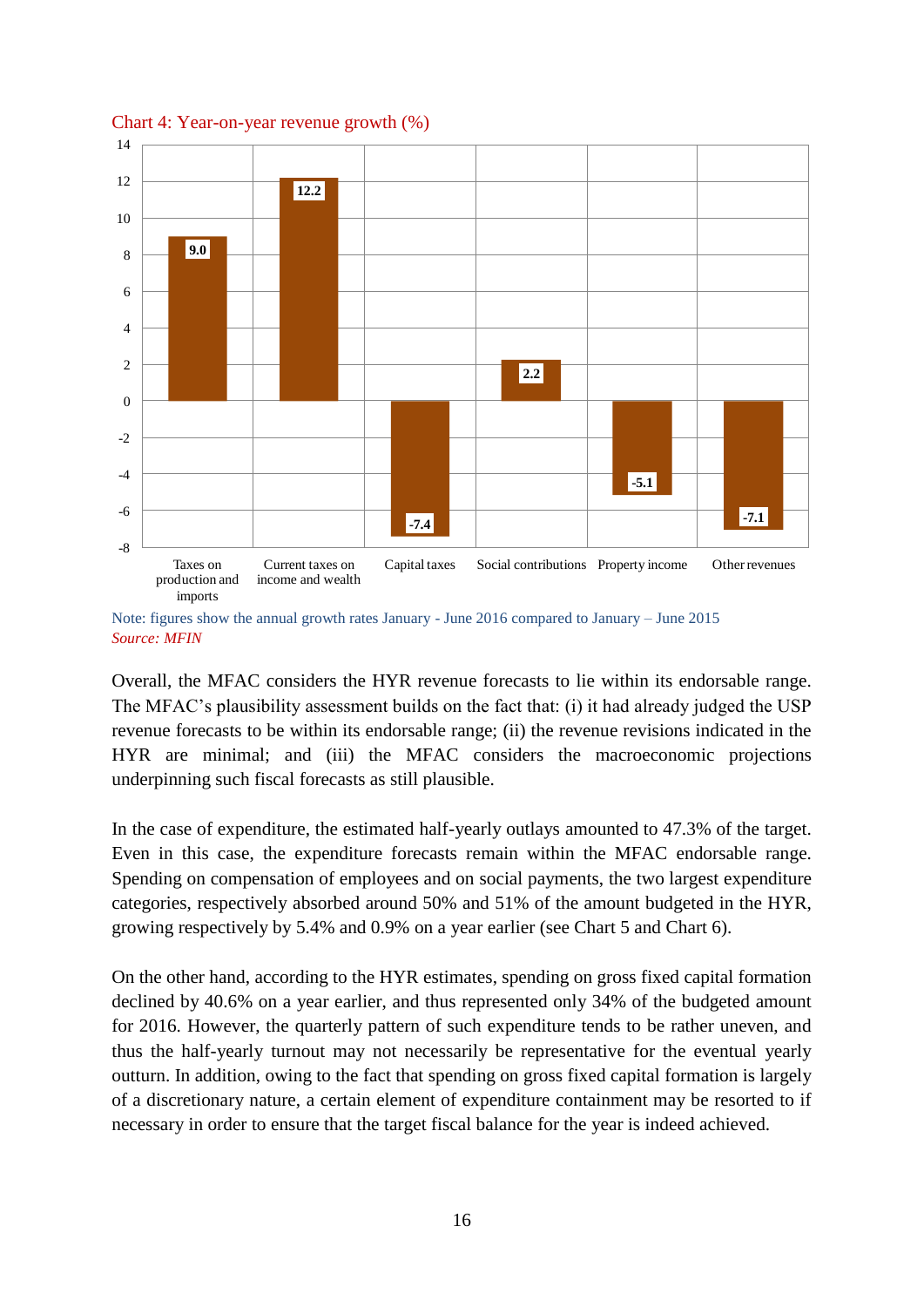



*Source: MFIN*





Note: figures show the annual growth rates January - June 2016 compared to January – June 2015 *Source: MFIN*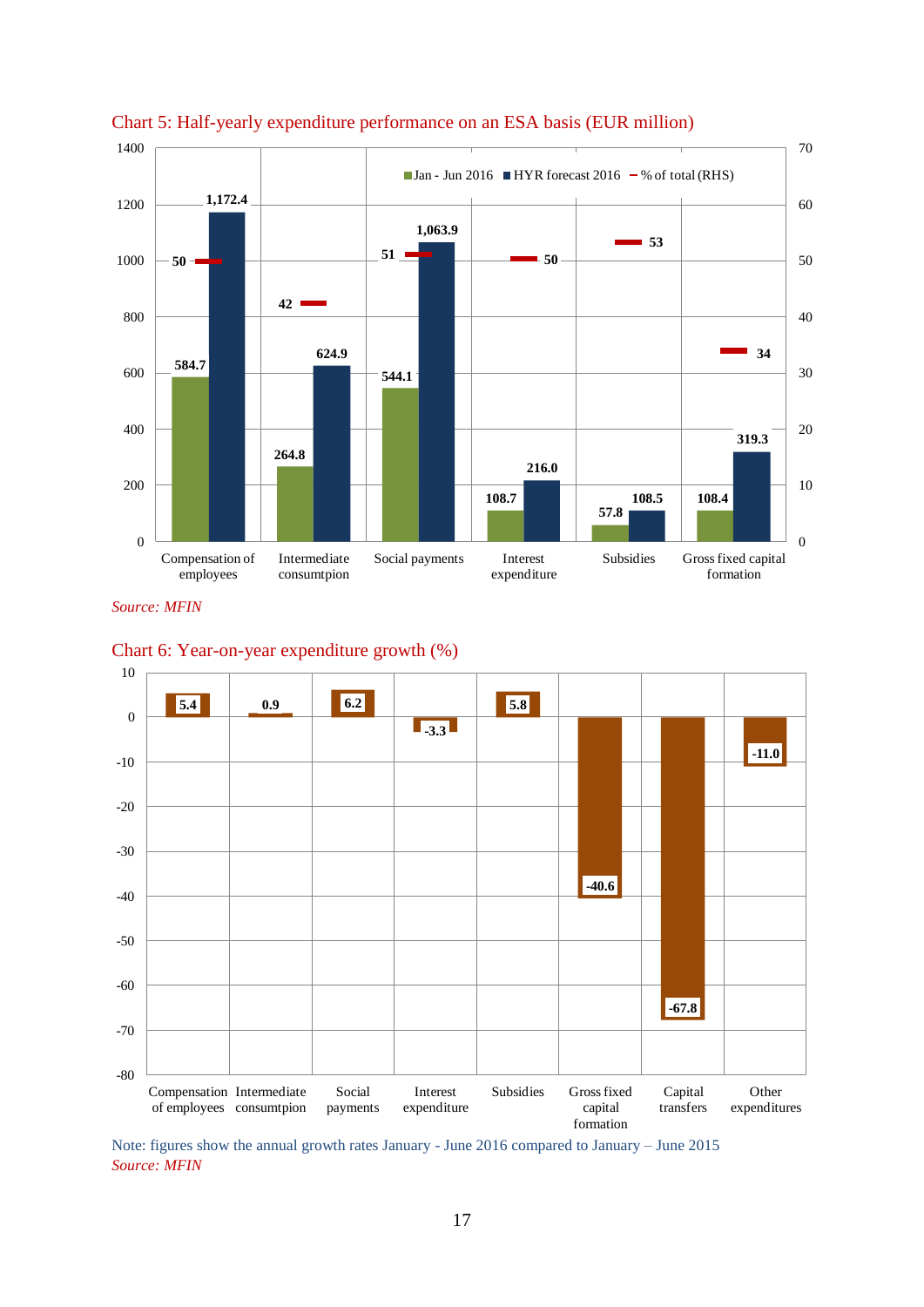With regard to expenditures based on Consolidated Fund transactions, the actual spending as per cent of the approved estimates for the year, varied significantly across votes. Overall, 47.7% of the vote allocations for recurrent expenditure were spent during the first half of 2016. The Council is aware that budget expenditure allocations can be re-allocated across ministries intra-year, in order to ensure that the overall cap is respected.

On the basis of the before-mentioned revenue and expenditure dynamics, the headline fiscal balance for the period January to June 2016 was estimated at  $\epsilon$ 39.2 million in ESA terms, which represents 56.1% of the HYR deficit target for the whole of 2016 (see Table 5). As can be seen in Chart 7, the fiscal deficit in the first half of the year tends to be consistently higher than that recorded in the second half, highlighting the seasonal element of the deficit. The MFAC therefore considers the fiscal target indicated in the HYR to be attainable provided appropriate vigilance is exercised. In particular, savings can be achieved on the basis of the findings emerging from the various Comprehensive Spending Reviews which have been carried out to date.





*Source: Eurostat*

1

The HYR focuses predominantly on the comparison of the HYR revised forecasts to the Budget forecasts. As a result, it does not include information to identify specifically those factors giving rise to the upward revisions in revenues and expenditures compared to the USP.<sup>20</sup> The MFIN attributes the HYR fiscal updates to the figures contained in the USP

<sup>&</sup>lt;sup>20</sup> The MFAC had analysed the changes between the plausibility of the fiscal forecasts presented in the Budget / DBP and in the USP respectively in the following two reports: "An Assessment of the Fiscal Forecasts prepared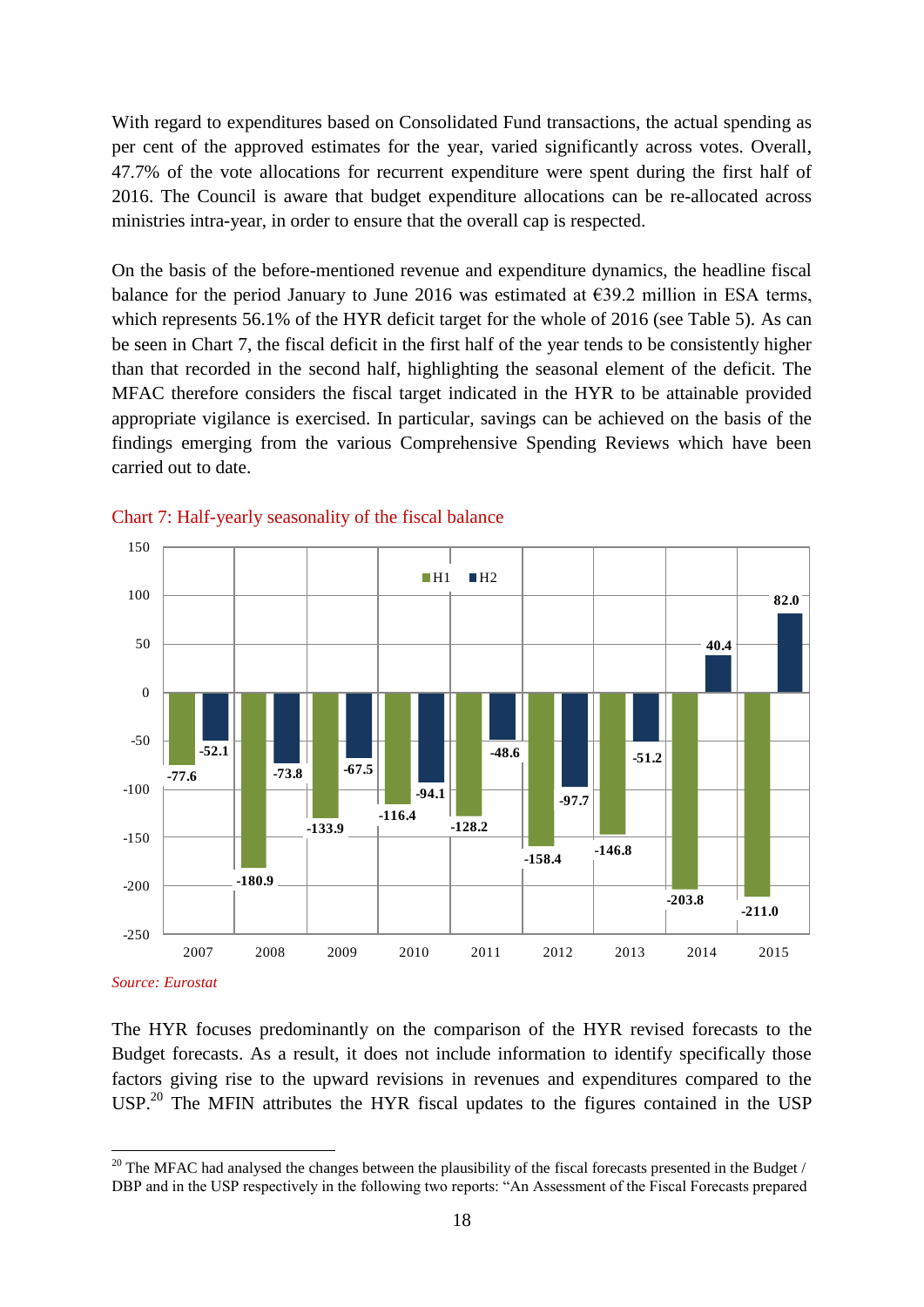entirely to the fiscal developments to date, since as highlighted in the previous section, the macroeconomic forecasts were not revised post USP.<sup>21</sup>

With regard to developments in the public debt, these had been revised upwards in the USP compared to the Budget, from  $65,858.8$  million to  $65,878.4$  million. The HYR indicates that the latter figure was revised slightly down to  $\epsilon$ 5,872.3 million. In terms of composition of public debt, the new targets indicate a higher level of Malta Government Stocks (MGS) and loans by EBU's and Local Councils and a lower level of Treasury bills, when compared to those announced in the Budget (see Table 6). This appears to be in line with the Government's strategy to take benefit of the very low interest rate environment by lengthening the average maturity of the public debt.

|                                | 2016 Budget | <b>HYR June 2016</b> | 2016 HYR forecast |
|--------------------------------|-------------|----------------------|-------------------|
| <b>Gross debt</b>              | 5,858.8     | 5,857.8              | 5,872.3           |
| of which:                      |             |                      |                   |
| <b>MGS</b>                     | 5,094.5     | 5,160.1              | 5,134.9           |
| <b>Treasury bills</b>          | 387.4       | 313.3                | 348.4             |
| <b>EBUs and local Councils</b> | 111.0       | 121.0                | 121.0             |
| Foreign loans                  | 19.4        | 22.1                 | 19.3              |
| Other*                         | 246.5       | 241.3                | 248.7             |
| Total debt servicing**         | 761.1       | 259.7                | 770.7             |
| Servicing of local loans       | 753.3       | 255.4                | 762.7             |
| Servicing of foreign loans     | 7.8         | 4.3                  | 7.8               |

### Table 6: General government debt and debt servicing (EUR million)

\* Other debt comprises currency coinage issued by the Central Bank of Malta (CBM) as agent for the Treasury, borrowings from local commercial banks and debt re-routing of the European Financial Stability Facility (EFSF).

\*\* Debt servicing includes the payment of interest due, as well as contributions to Sinking Funds and direct loan repayments.

*Source: MFIN*

1

The external debt component remained very subdued, projected at 3.2% of the total in the HYR compared to 3.3% in the Budget. The bulk of external debt reflected debt re-routing in connection with Malta's obligations under the European Financial Stability Facility, with

by the Ministry for Finance and presented in the Draft Budgetary Plan 2016" and "An Assessment of the Fiscal Forecasts for Malta prepared by the Ministry for Finance in April 2016", available on [www.mfac.gov.mt.](http://www.mfac.gov.mt/) 

<sup>&</sup>lt;sup>21</sup> Although most of Government expenditure forms part of the government consumption aggregate within GDP, and the revised revenue estimates could impact economic behaviour, the extent of the revisions undertaken to the fiscal aggregates between the USP and the HYR is limited, and hence, the possible inconsistency between the macroeconomic and fiscal forecasts in the HYR is judged not to be material.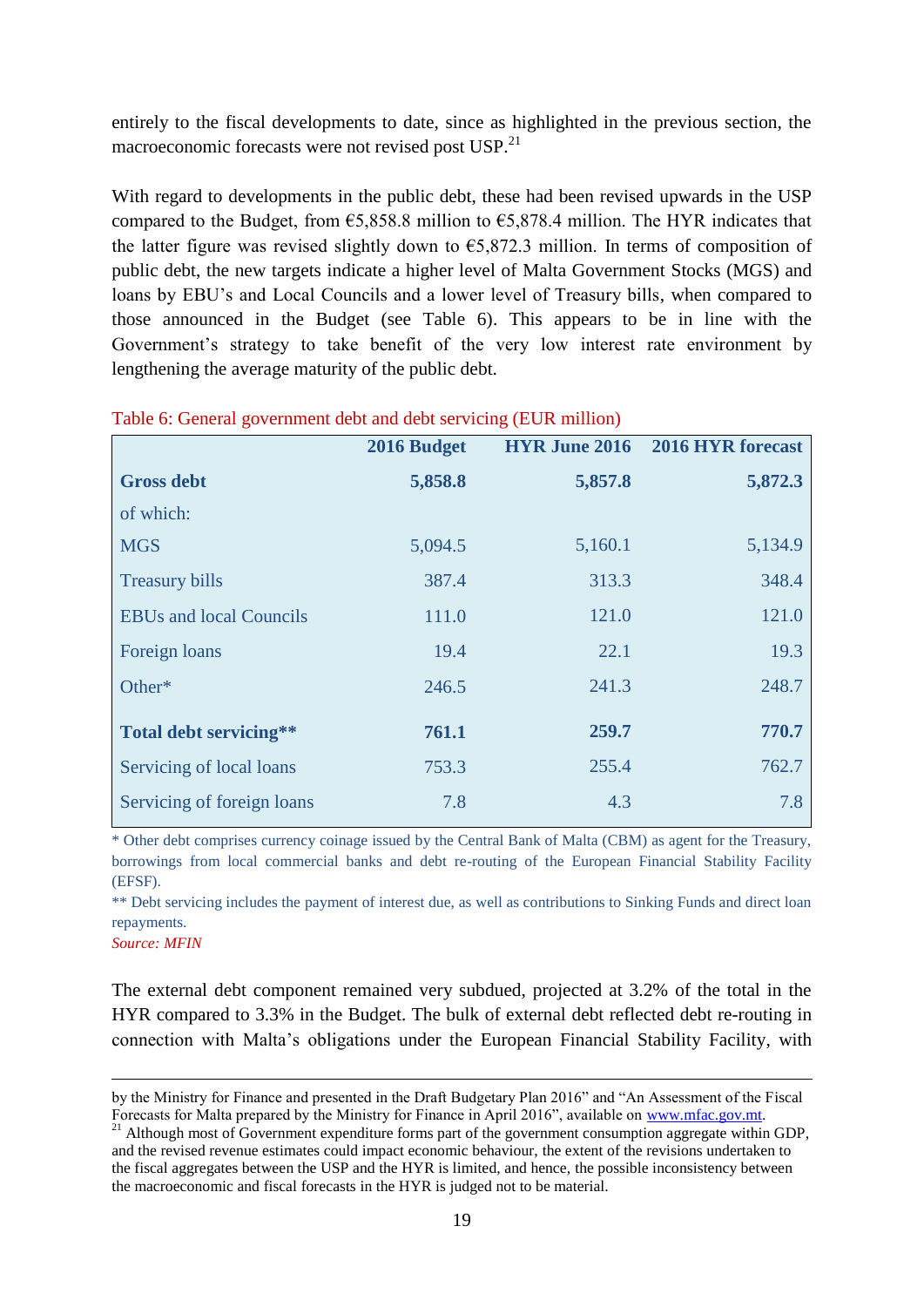actual foreign loans accounting for only 0.3% of gross debt. The HYR also indicates a slightly higher figure for the servicing of local loans compared to the Budget. This reflects a slightly higher value for loan repayments, with total interest paid on local loans actually being revised slightly downwards.

The MFAC notes that there are no explanations about the specific changes to the stock-flow adjustments to explain why, despite a somewhat higher projected 2016 deficit in the HYR compared to the USP (up by  $64.4$  million), the forecast for gross debt has been scaled down in the HYR, by  $\epsilon$ 6.1 million. Whereas the MFAC appreciates that these revisions are relatively marginal in relation to the level of outstanding debt, the MFAC considers that, in order to boost transparency further, it would be useful that any revisions beyond a certain amount, compared to previously announced forecasts (in this case in the USP), are clearly identified and explained.

# **4. Conclusion and final recommendations**

The MFAC takes note that the macroeconomic projections underpinning the fiscal forecasts have remained unchanged in the HYR compared to the USP. The justifications provided for such approach are judged by the MFAC to be sound.

The MFAC concludes that on the basis of the information contained in the HYR, good progress has been made in relation to the fiscal targets for the year. While the MFAC invites the MFIN to remain vigilant, it considers that the fiscal developments recorded during the first six months of the year are generally conducive to the attainment of the 2016 fiscal targets as well as compliance with the SGP fiscal rules. The MFAC also notes positively that there has been increased effort on the part of the MFIN to adhere to the Council's recommendation to explain better the drivers of variations in fiscal data across forecast vintages. The HYR suggests that the MFIN have considered that the available information does not identify the emergence of any new specific upside or downside risks to these forecasts.

The MFAC further welcomes the HYR assertion that "most of the additional revenue will be utilised for fiscal consolidation".<sup>22</sup> This is in line with the recommendation being repeated in many of the MFAC's publications that possible revenue windfalls in excess of forecast errors are not used to finance permanent expenditure initiatives.

The MFAC takes note that the Government's intention is to aim for an improvement in the structural balance of 0.8pp of potential output, slightly more than the 0.6pp which had been initially indicated in the Budget. The MFAC recognises that this is necessary in order to correct for the lack of compliance with the structural balance criterion and the expenditure benchmark, in 2015. It is thus very important that expenditure growth is closely monitored

<sup>1</sup>  $22$  HYR page 10.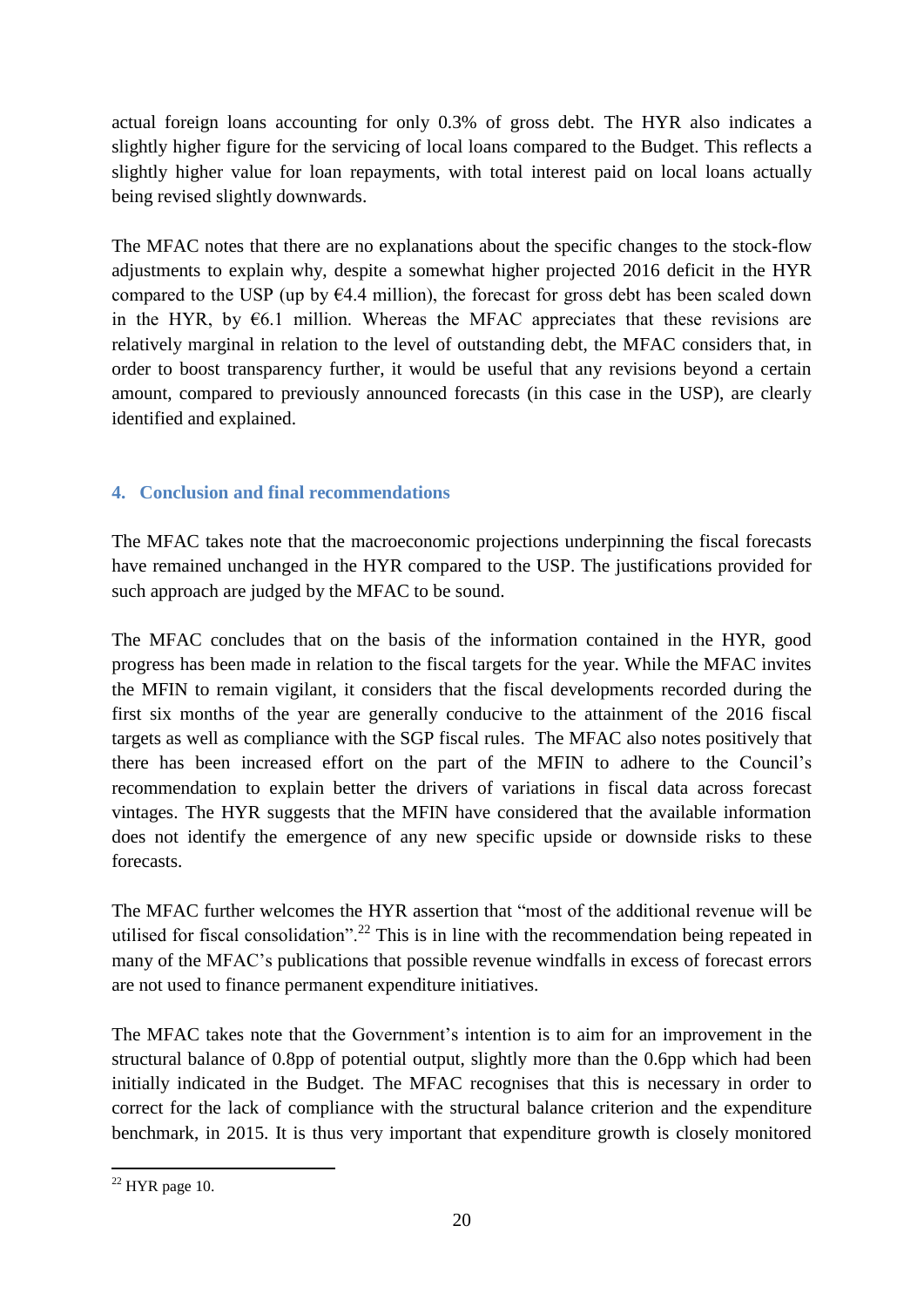not only to ensure that the targeted improvement in the structural balance is achieved but also to ensure that the expenditure benchmark is also respected in 2016.

With regard to public debt management, the MFAC welcomes the fact that during the first half of 2016, the Government managed to increase the weighted average maturity of MGS from 8.7 years at the end of 2015, to 8.9 years by June 2016. In August 2016 the Treasury also issued longer dated MGS, with a maturity of 25 years, which would help further extend the average debt maturity.<sup>23</sup> Such extension of the average maturity of public debt against a background of very favourable low interest rate conditions should generate significant savings in debt servicing costs.

The MFAC notes positively that according to the data presented in the HYR, the outstanding creditors (amounts owed by the Government to suppliers) declined between the end of 2015 and the first half of 2016, from  $\epsilon$ 137.4 million to  $\epsilon$ 111.2 million. However, the MFAC draws attention to the fact that in the case of the Government Property Division, which accounts for around 40% of outstanding creditors as at June 2016, the outstanding balance actually increased slightly when compared to the end of 2015. It is important that such outstanding credits remain under check.

With regard to the collection of revenue arrears, the MFAC notes positively that  $635.7$ million were collected by the end of June 2016, exceeding the target of  $\epsilon$ 21.7 million which had been set in the Budget estimates. This notwithstanding the fact that the 2016 target for the collection of arrears was 9% of the total arrears, which was higher than the 8% target set for 2015. The overall result was mainly driven by stepped up efforts by the Inland Revenue Department within the MFIN. The MFAC emphasises on the need that revenue arrears are kept under scrutiny in order not to prejudice their collectability. Given the rather buoyant macroeconomic conditions and the exceptionally low interest rate conditions, there appears to be scope for a more ambitious target for the collection of such arrears in future.

The MFAC considers that the HYR broadly meets the requirements prescribed by Article 39 (8) of the FRA. However, the MFAC would like to draw attention to the fact that Article 39 (8) (h) of the FRA requires "data on the absorption of European funds, indicating the approved program, the results achieved in the first six months and an updated forecast for the entire year". The MFAC acknowledges that the HYR makes occasional reference to EU funds, but falls short of providing sufficient information to fully explain the progress to date. The MFIN is thus invited to provide more information in this regard in the HYR.

Finally, the MFAC refers to Article 39 (9) of the FRA which provides that the HYR "must take into account, to the extent possible, any Government decisions or other developments, which may have an effect on the fiscal and economic prospects for the year." In this context, the MFAC considers useful that the HYR would pro-actively elaborate more fully on

<sup>1</sup>  $^{23}$  This was the second time that 25 year MGS were issued. These are the longest dated MGS that have been issued to date.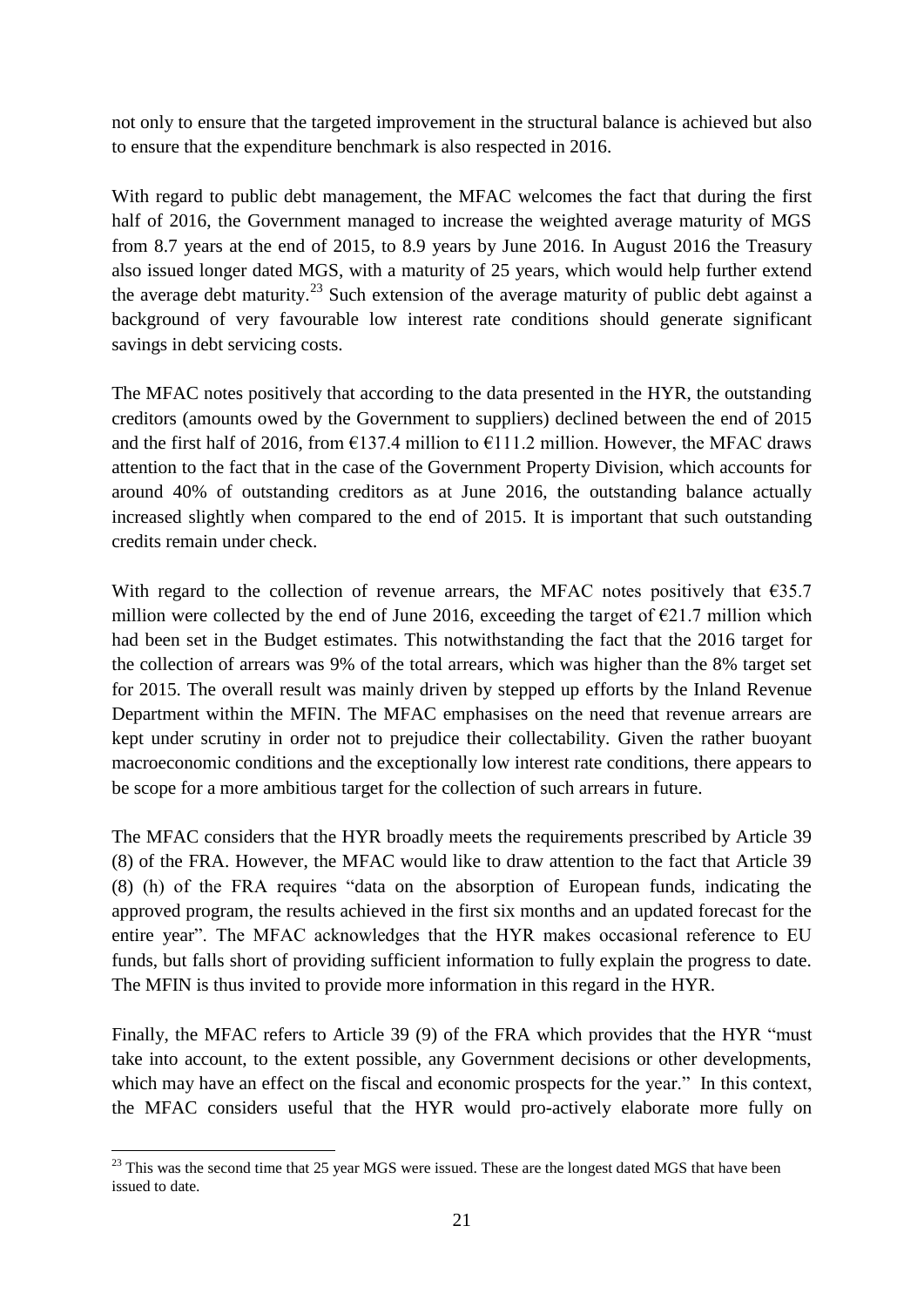potential risks that the latest developments may pose to the outturn for public finances, at least in a qualitative manner. This would ensure a more transparent assessment of risks to the baseline fiscal projections. Likewise, it would be useful for the MFIN to include in the HYR, an update with regard to the specific progress achieved with respect to the measures announced in the Budget and also about other specific important items within the Budget. By identifying specifically the percentage of the estimated revenue or expenditure impact which has materialised during the first six months in respect of such measures, it would be easier to assess the extent to which the yearly targets are likely to be attained or otherwise.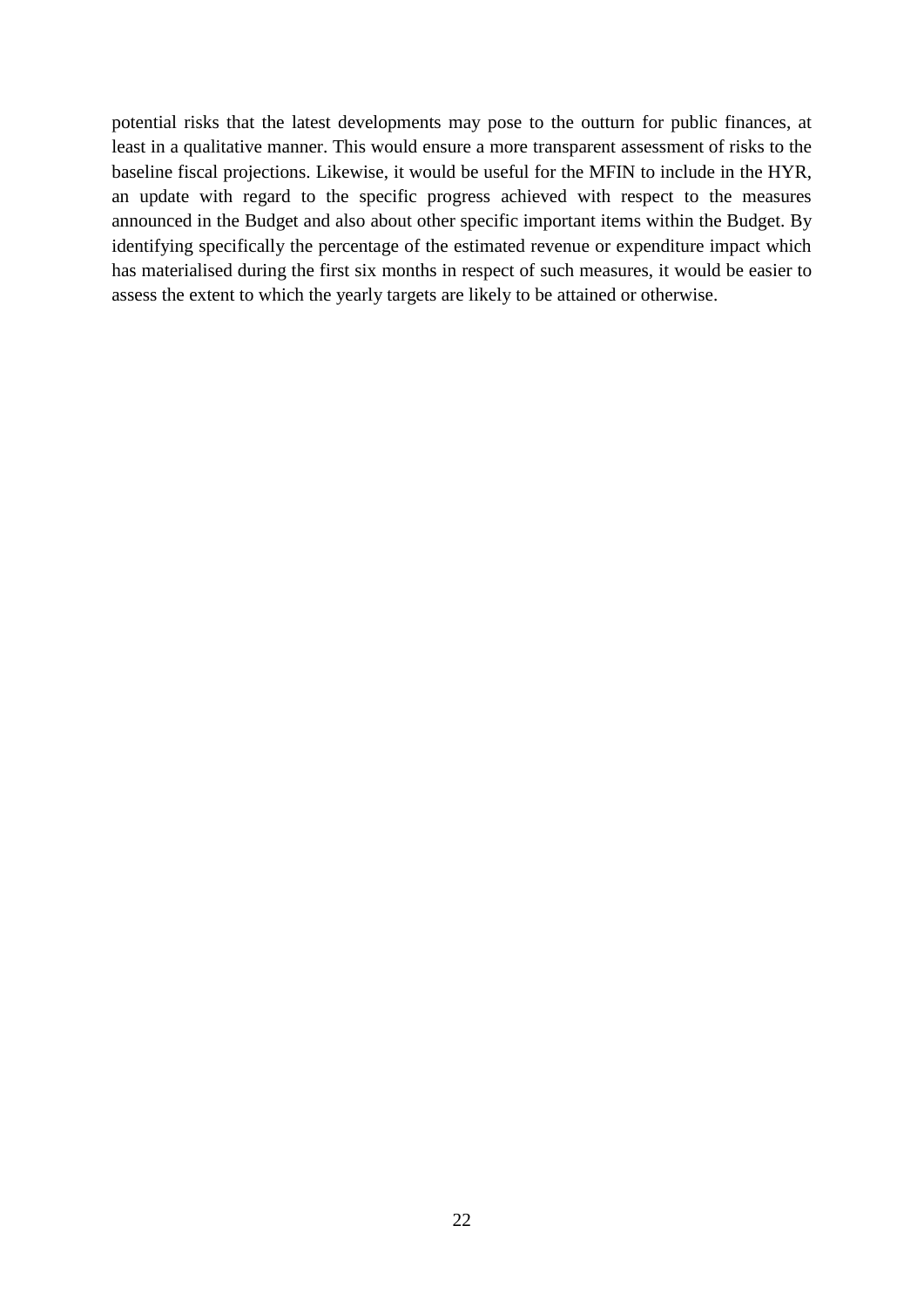# **APPENDIX I: Extract from the Fiscal Responsibility Act**

Article 39 (7) of the Fiscal Responsibility Act, 2014 (Cap. 534) stipulates that "in July of each year, the Minister for Finance shall compile and lay on the table of the House of Representatives a half-yearly report on the economic and budgetary situation".

Article 39 (8) of the said Act further specifies that such report "shall, without being limited to, contain the following:

- a) a review of the macroeconomic situation that would include the latest significant changes and trends since the finalization of the annual budget;
- b) an assessment of the impact on the fiscal targets of any changes in the macroeconomic situation;
- c) a presentation of necessary corrective measures to be taken to address such impacts;
- d) an explanation of how the implementation of the budget is consistent with the Government's European commitments, in particular the terms of the Stability and Growth Pact;
- e) data on the general budget revenues, detailed for each category of revenue, indicating the initial forecast, revenues collected in the first six months and an updated forecast for the entire year;
- f) data on the general budget expenditures, detailed by economic and functional classification for each constituent budget of the general government budget, indicating the approved expenditure, the expenditures incurred in the first six months and an updated forecast for the entire year;
- g) data on the budgetary balance of the general government budget (total and primary), indicating the approved program, in the first six months and an updated forecast for the entire year;
- h) data on the absorption of European funds, indicating the approved program, the results achieved in the first six months and an updated forecast for the entire year;
- i) data on all outstanding creditors for the first six months of the year;
- j) data on government debt and financing of the budget deficit;
- k) explanations for any failure to collect the forecasted revenues and revenue arrears, indicating the measures taken and any planned measures to improve such collection."

Article 39 (9) of the FRA further specifies that the information contained in the HYR "must take into account, to the extent possible, any Government decisions and other developments, which may have an effect on the fiscal and economic prospects for the year."

In turn, Article 39 (10) of the FRA states that "the data and information contained in the halfyearly report on the economic situation and the budget must be presented in a format comparable to those in the annual budget and in the fiscal strategy".